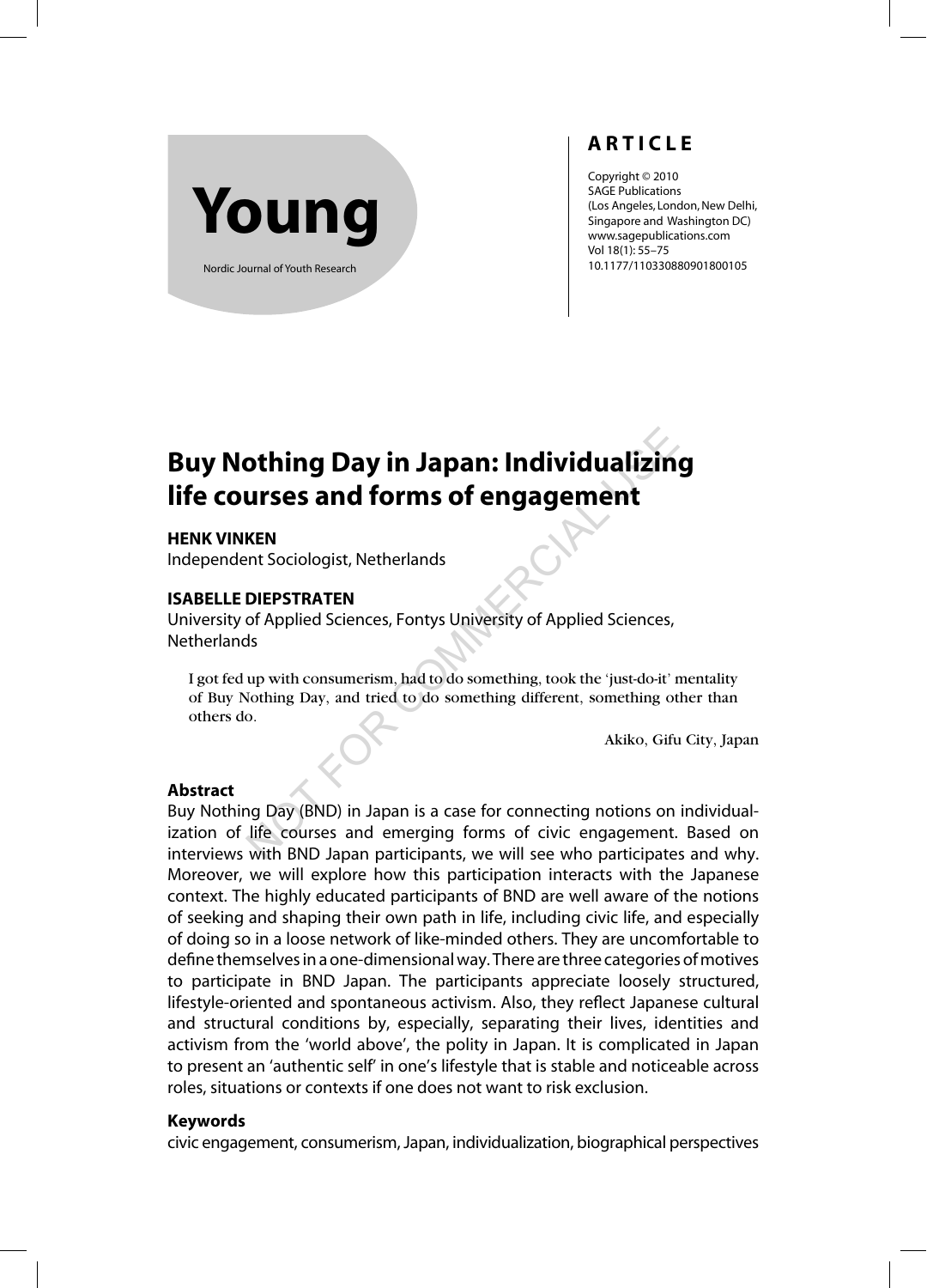## **INTRODUCTION**

In this article, we present the results of a small case study on participants<br>in Buy Nothing Day (BND) in Japan. BND is an alternative site of civic n this article, we present the results of a small case study on participants engagement related to political consumerism. Our aim is to perform a first exploration of BND in Japan. This case study provides information on BND as an alternative, emerging form of civic engagement, a form of engagement that is usually not well covered in common survey research. On this type of civic engagement, there is little to no information related to Japan at all. Providing this information might be useful to understand the rise and shape of alternative forms of engagement in other societies as well as forms of engagement that are regarded widely popular among younger generations. We will present several theoretical notions that have served us as sensitizing concepts. On the one hand, we have learned from social movement theory, especially theory on new social movements, and notions on new forms of civic engagement, including political consumerism. On the other hand, we refer to notions from (political) youth studies that can help explain why BND is attractive to younger generations. A central element in these theoretical perspectives is the process of individualization in the context of the opportunity structure of a society. Before presenting our theoretical and research frameworks, we will first introduce the reader with BND in Japan, saving our analysis for the next paragraph.

corectical notions that have served us as sensitizing concept<br>we have learned from social movement theory, espective<br>cial movements, and notions on new forms of civic en<br>political consumerism. On the other hand, we refer t BND is a 1-day moratorium on consumer spending, a day of protest and a day to celebrate sustainable lifestyles, according to its promoters. BND is celebrated by making fake advertisements building on the logos of well-know brands, by offering aesthetically equally powerful designs that carry a social activist message, and by doing something creative at BND. That can be going to a store and just running around the aisles with an empty cart. It can be creating a stand to cut up credit cards. It can even be something classic such as staging a demonstration or organizing a teach-in. The very point of BND is to bring attention to corporate culture's consumptive activities with the hope that people start thinking by themselves, and buy smart or stop buying every once in a while.

It all started in 1992 in Vancouver, Canada, 'as a day for society to examine the issue of over-consumption' (Cohn, 2005). Now BND events are taking place in 65 countries with allegedly millions of people joining. From a 'relatively insignificant event in its early days', BND has become a 'huge phenomenon', according to one of its founders, Kalle Lasn, an ex-advertising executive and editor of the Canadian anti-consumerist *Adbusters* magazine (Cohn, 2005). BND took off worldwide when the campaign was put on the Internet after the mid-1990s. In some countries, like in Japan, there is an elaborate central Web site showing, among others, what events took place and are in planning.<sup>1</sup> The timing of BND is North American. Each year BND takes place late November. In the US, it is on 'Black Friday', the Friday after Thanksgiving when the shopping frenzy for Christmas is at its peak. The BNDs around the world follow suit,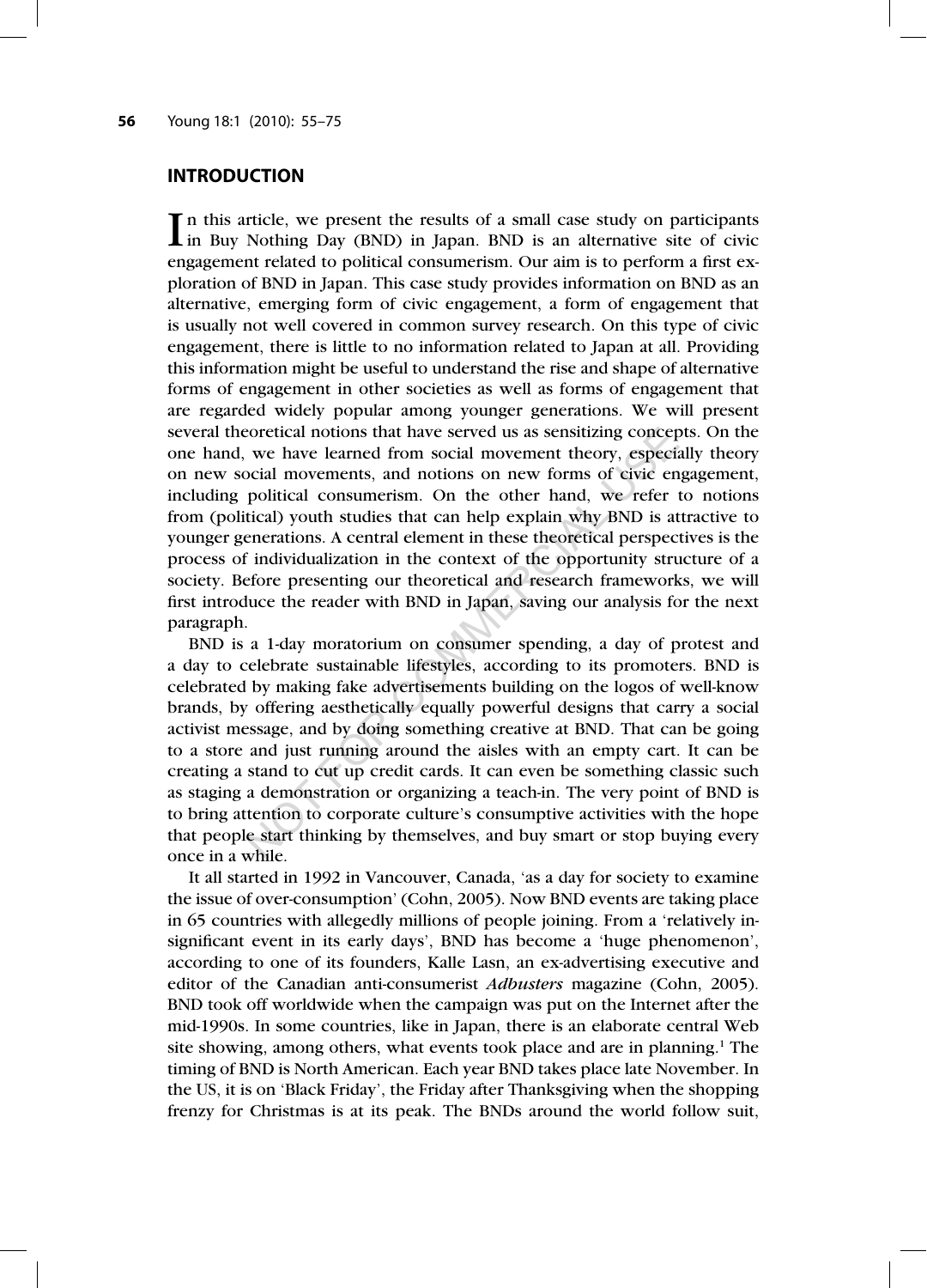usually taking the next day, Saturday, which is the busiest shopping day of the week in many countries. In many developed countries in Europe and Asia, the year-end shopping battles in late November still have to reach their zeniths. Still, at that time, most store displays, most advertising and most public spaces in many countries, also in Japan, are already preparing for the upcoming Christmas consumer fest.

the stores in central Kyoto, one or more persons dressed<br>the stit stit, legs folded and eyes closed, among the bustling<br>"The concept", the coordinator says, 'builds on the Japanes<br>ion and at the same time comments the West With the arrival of the present-day coordinator, BND revived in Japan. The coordinator is a European woman in her 30s living in Kyoto. She knew BND from the US where she has lived. Soon after she arrived in Japan in the late 1990s, she more or less stumbled on a powerful idea to start BND in Kyoto. She found a bag of Santa Claus suits in the garbage. The idea of Zenta Claus was born. Since then, at every BND in late November, right in front of the high-end department stores in central Kyoto, one or more persons dressed as a Santa Claus quietly sit, legs folded and eyes closed, among the bustling crowd of shoppers. 'The concept', the coordinator says, 'builds on the Japanese tradition of meditation and at the same time comments the Western Santa Claus shopping spree'. The BND Japan Web site adds some further authority: the Zenta icon refers to a Zen realization by the German artist Yana Milev: 'the revolution starts where you sit'.<sup>2</sup> The iconic Zenta image caught on quickly and is now part of the core imagery of BND around the world. The act of meditating as a Santa Claus in the midst of shopping war zones brought the necessary mix of protest and street performance to BND.

In Kyoto in 2007, Zenta made its sixth yearly appearance at the street intersection near Kyoto's main department stores. A group of assistant Zenta's (including children one of the interviewees brought along) handed out flyers, tried to talk with passerbys or when people stopped explained what their action was about, played musical instruments, did several things, in short, to attract attention. 'Some were interested, but many were too busy to understand the meaning of what was going on … Many walk very fast, and we were unable to catch them to provide information. It was a too noisy a place too', says a 30-plus-year-old man from Tokyo who travelled to Kyoto for the occasion.

In Osaka, BND is different. The coordinator instigated the Osaka event that started in 2003. She recommended a group of people working for homeless people to join in and to support an event in Nagai tent park village, a homeless village in the south of Osaka. The 30-something Japanese man who got involved as a supporter and who names himself a 'working poor', told me that at the event, he and other 'have-somes' brought food to the homeless at BND. The food was donated by an organic food shop in Osaka. He was happy to support this as 'most of poors are forced to consume cheap poisons and wasted food or trashed cans to keep alive'. But 'BND itself is not poison to the brutal economic system of the world under which poors and homeless are starving. My efforts are directed at trying to destroy this injustice.' He is a self-described 'anarchist' with a web site containing similarly strongly phrased comments and picture reports of protests against evictions of homeless from different Osaka parks.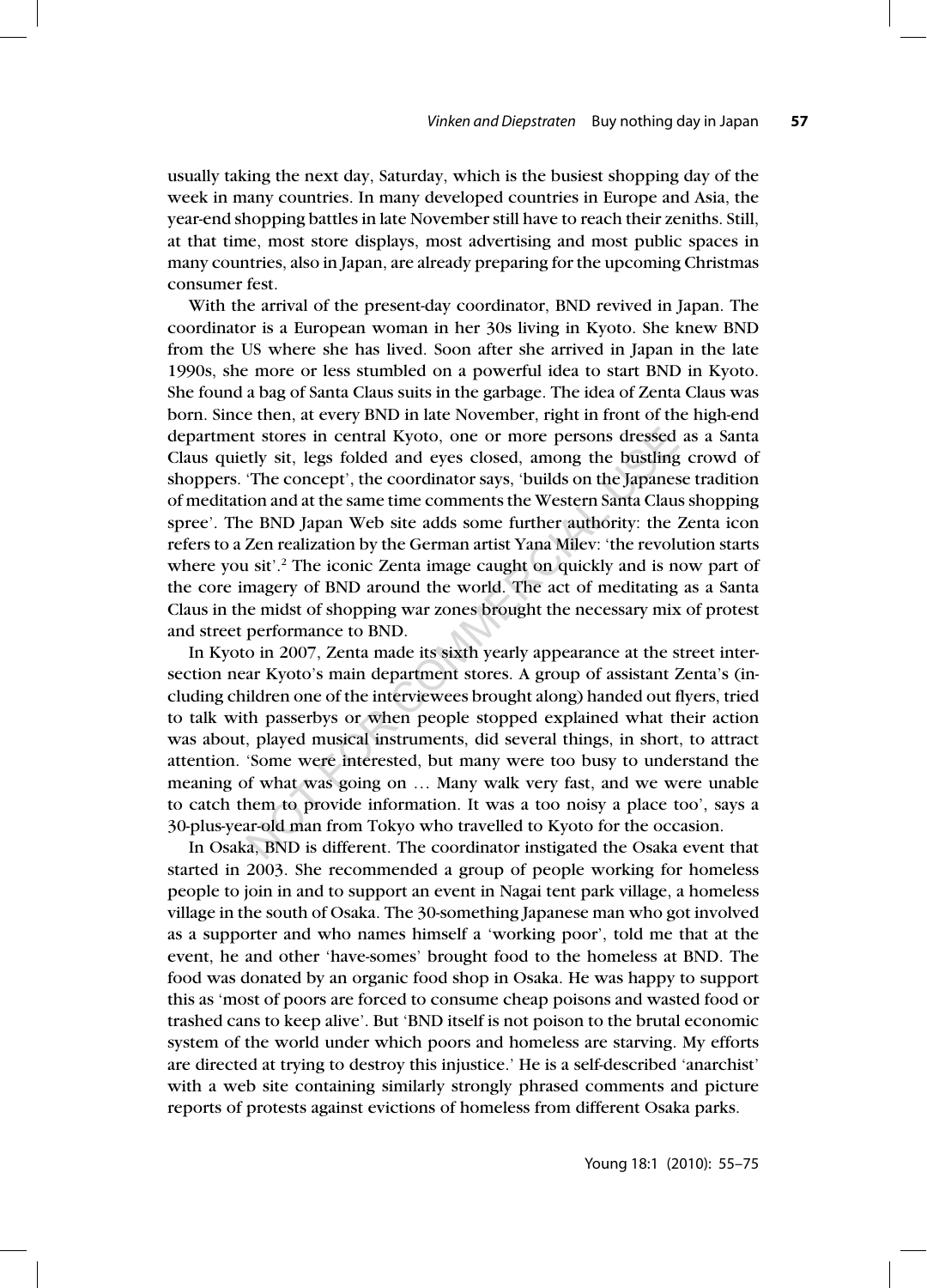In Tokyo, BND 2007 passed calmly. Three young American men carried a couch on the central square in front of Shibuya Station, a top location for shopping by younger people from all over the country. The Americans sat down and just relaxed, chatted and played some music in between the thousands of shoppers passing by every minute. 'When asked what we were doing, I told them "we're relaxing." There were no flyers and no discussions: I took it as a funny thing. Nobody reached, but nobody offended either. They all felt safe.' A few hours later, the police asked them to move away with their couch because 'they could not just sit there doing nothing. They said: "you're using space and that is a disturbance." Many passerby were confused, but we did not disturb anyone', says the 26-year-old American interviewee.

rownan organized her first-time BND in 2007. She wanted 't<br>rent, something other than others do ... If I want peopla<br>hake it fun. Yet, I could not come up with anything.' With I<br>other's friend, a bar owner, they eventually In Gifu, a small city not far from the large urban area of Nagoya, a young Japanese woman organized her first-time BND in 2007. She wanted 'to do something different, something other than others do … If I want people to think, I need to make it fun. Yet, I could not come up with anything.' With her mother and her mother's friend, a bar owner, they eventually decided to have … a swapping event exchanging items with no money involved in the bar of my mother's friend. Something with general items, not only about the environment … It was a great success: many people, locals, outsiders not in our network, many from the Brazilian and Peruvian minority community turned up. A great diversity of things happened, new communications arose and the networking was great.

Cooked dishes were traded for things from stores, handmade items were swapped and the bar gave items away.

In Nagano, the city in the midst of the Alps in central Japan, a 34-year-old Canadian organized the Global Cup Soccer Tournament for BND in 2006. People dressed in costumes mimicking global brands kicked a ball shaped as the world. 'The goal was to show how global corporations are kicking the world around by encouraging over-consumption: a street action, not aggressive, not angry, but outgoing.' They also handed out flyers, talked to people and invited them to come to a community centre in downtown Nagano and watch the movie 'The Corporation', a movie set in Vancouver about the origin of corporations as a legal entity, but also about sweatshops, pollution and how people are shaped into buying things. Some 40 people, mostly Japanese, came to the community centre out of a 1000 flyers handed out. 'A good score.'

Not many other things happened in Japan at the last few BNDs. The BND Japan Web site offers an endearing report from Guam(!): a person admits to have put a BND sticker on a shopping bus that drives tourists, many of whom are Japanese, to the local K-mart.

#### **THEORETICAL FRAME**

We will try to explore BND in Japan by connecting different theoretical approaches that can yield sensitizing concepts for our exploration.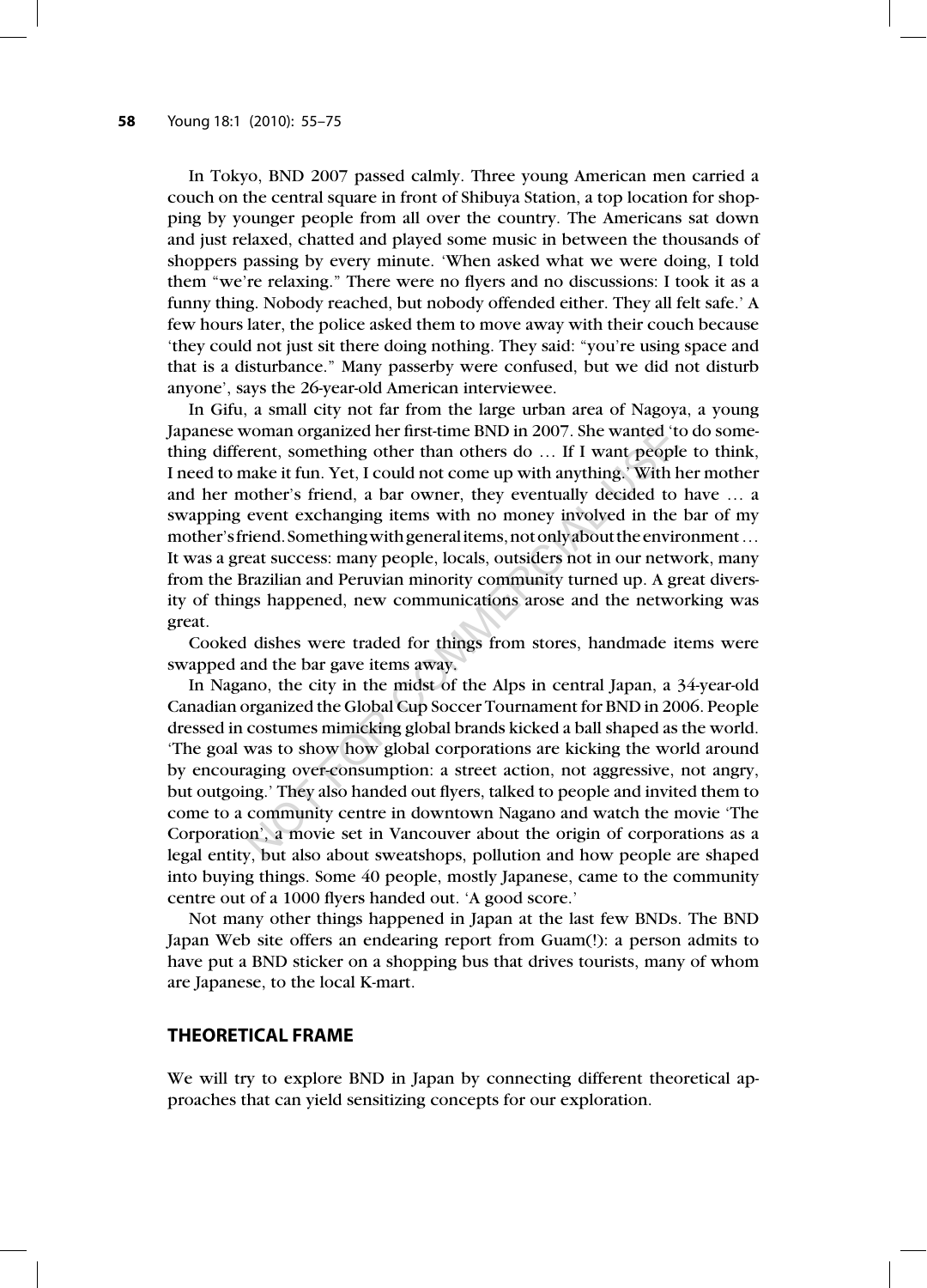# **Political research perspective: political consumerism as a new form of civic engagement**

One way of looking at BND is conceptualizing BND as a form of political consumerism. Characteristics of BND correspond to the conceptualization of political consumerism by Michele Micheletti et al. (2004), especially the socalled negative form, namely consumer boycotts. They conclude that political consumerism differs from regular political action in three ways. First, market tools (and not tools from the political domain) are used to influence the political domain or  $-$  and that is more the case for  $BND -$  to have influence outside the political domain (the market place). Second, it is a private act but it affects the public, political domain. Third, it is an individualized act of involvement. Central in the approach of political consumerism is the notion that the consumption market becomes a new arena in the struggle for power: consumers take action in their struggling for power with producers and the political elite.<sup>3</sup>

roach of political consumerism is the notion that the coromes a new arena in the struggle for power: consumers tuggling for power with producers and the political clite.<sup>3</sup> novement theory can be used when looking at expla Social movement theory can be used when looking at explanations for the success of political consumerism. Doug McAdam et al. (1996) describe the emerging consensus between scholars on explanatory variables in the rise of social movements. They point at the interaction of three key factors: political opportunity of the context of the movement, mobilizing structures of the movement and framing processes. This consensus can also be seen as a convergence of succeeding approaches of the last decades. After the more cultural explanations of social movements from relative deprivation theories of the 1960s, there has been a shift to theories focusing on structural factors. In the 1970s, the mobility and group structure of a social movement became the focus of attention in the so-called resource mobilization theories, while in the 1980s the focus shifted to the structure of the context of the social movement. This focus is central in political opportunity structure or political process theories that conceptualize the context in different ways: from the broader economical and political context to the more narrow vision of institutions in this context (Meyer, 2004). As a reaction to the more structural theories in the 1970s and 1980s, there is a cultural turn in the 1990s, looking at the importance of cultural factors in social movements. Marco Giugni (1998) distinguishes between a micro, meso or macro cultural approach. In the micro approach, the focus is on individual motives and processes to become active, while in the meso approach framing is central: interpretation schemes of the social movement on what is the problem, the need for a certain form of collective action and the motivation to do so. In the macro approach values are central. Macro-structural changes have led to new cultural orientations. New social movements are seen as a reaction to value changes.

From the political consumerism and social movement theories, we use the notion that BND can be seen as a new type of political consumerism, a new type of civic engagement as a reaction to structural and cultural changes. A new type of action that can be explored by the interaction of three key factors: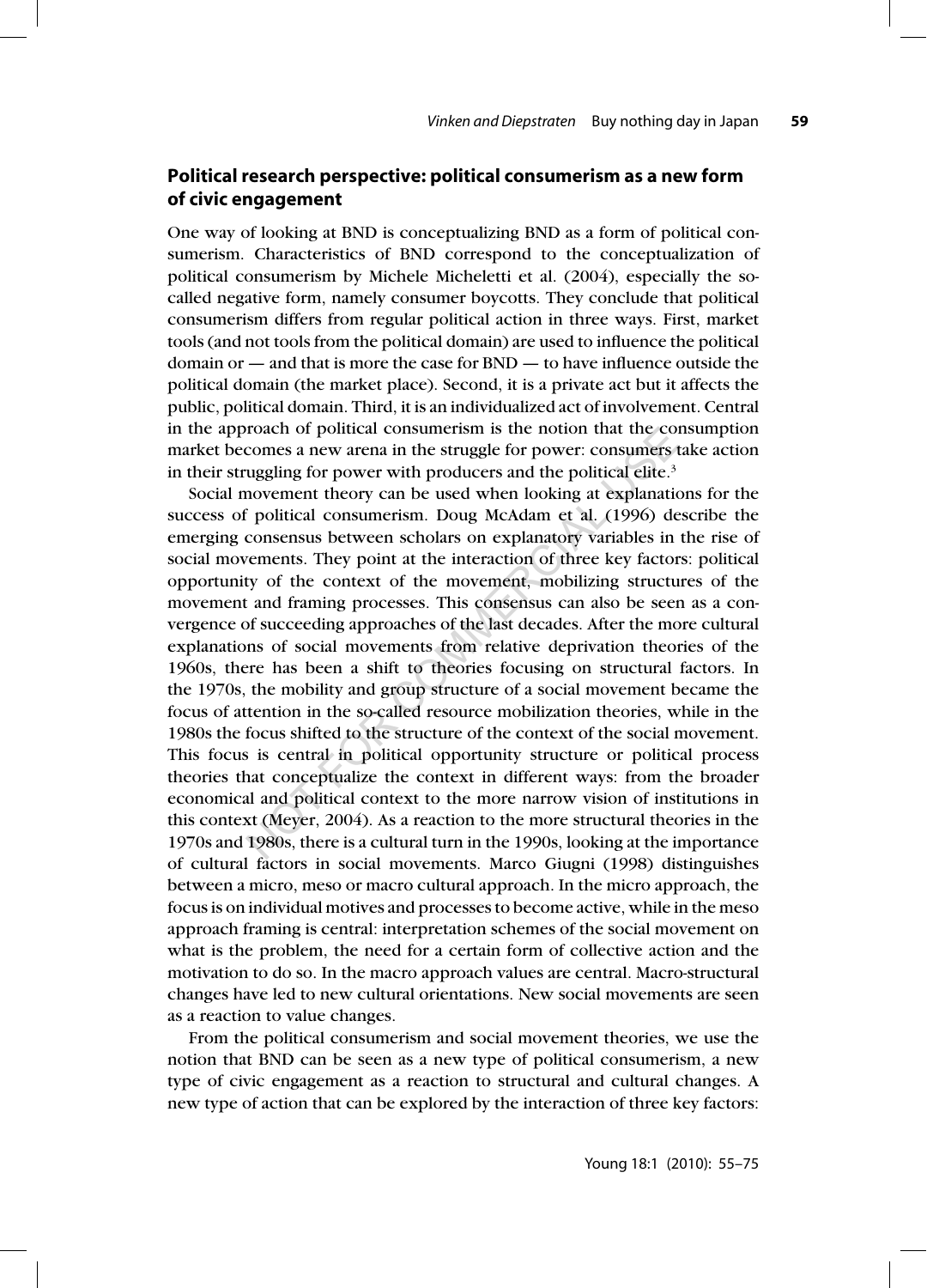political opportunity of the context of the movement, mobilizing structures of the movement and framing processes.

# **Political youth studies perspective: individualized civic engagement of young generations**

Another helpful source for exploring BND can be found in political youth studies. These studies, in sum, announce a turn-away from institutionalized politics towards more individualized forms of engagement. There are evidences that the political orientations and behaviours of young people differ significantly from earlier generations (see the overview by Hooghe, 2004). Voter turnout is in decline and young people tend to skip traditional party politics altogether. These developments can be interpreted as not only a life cycle effect (young people differ from older people because of their age) but also a cohort effect (young people differ from young people 20 or 30 years ago). The latter finding is of special importance because the central theme in political youth studies perspective is the idea that youth is a vehicle of social and political change (in negative or positive way) and that generational replacement is one of the driving forces for societal and political change.

Experients can't be interpreted as not only a me eyed entanged for from older prople because of their age) but also a coopple differ from young people 20 or 30 years ago). The lat al importance because the central theme in Behind the idea of generational replacement lies the notion of the formative period. Macro changes like secularization and individualization affect not only the entire population but young people in particular because the changes are experienced in the formative period of their lives while the initial political orientations of older generations are shaped decades ago. Studying the political behaviour of young people may therefore offer a glimpse of the political domain in the future. These notions can only make sense if we can assume that political behaviour in the formative years persist through life or, to put it in other terms, that generation effects are stronger than effects of ageing or periodical events later in life.

There is no consensus how to conceptualize the shift in political orientations of younger generations. Some authors point to political cynicism and lack of political interests. Others point out that institutional arrangements have a negative impact on young people's political behaviours. Some of them refer to a broader trend in declining participation in all kinds of forms of civic engagements (Putnam, 2000). In sharp contrast is the opinion that young people do not have lost their interest but prefer other ways of political participation or, in a broader sense, civic engagement; an opinion that is also more common among youth researchers. Surveys show that young people are more sceptical about the political institutions, but are more committed to democratic norms and to tolerance than older generations and participate more in informal and flexible forms of involvement (Inglehart and Norris, 2003).

Dietlind Stolle and Marc Hooghe (2005) build one of the earliest frameworks of analysis for this more fluid type of civic engagement.<sup>4</sup> The framework focuses at four elements: (1) structure, (2) issues, (3) mobilization and (4) style of involvement. The structure is not formal or bureaucratic, but horizontal and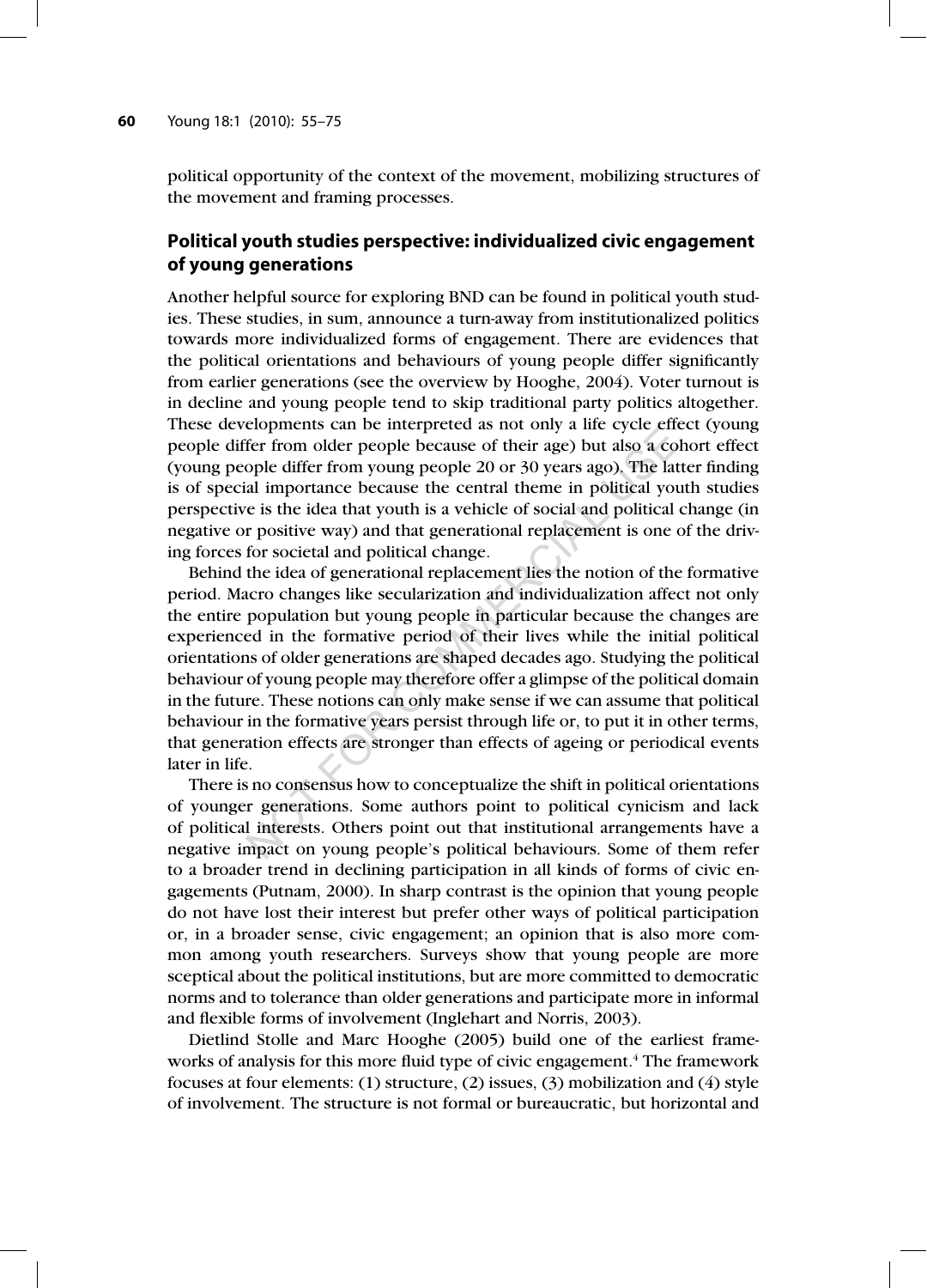flexible, building on the loose connections needed to succeed in today's late modern society. This structure also fits efforts to quickly address issues and coordinate (global) actions through e-communications. In terms of issues, it is said that new initiatives are less concerned with institutional (party political) or ideological politics. Instead, lifestyle elements are politicized with actions many do not even call political. In line with this are 'subpolitics' or daily decisions, such as shopping, taking on a political meaning (Micheletti, 2003). Close to home issues, such as waste control, can make people feel connected without the requirement of formal membership or ideological identification, say Stolle and Hooghe (2005: 161). Mobilization, next, is said to be spontaneous, ad hoc and irregular, with easy entry and easy exit options, and with the danger that the 'organization' (a group of organizers or other more loose networks) dissolves quickly or experiences serious fluctuations in its 'membership'. Finally, the type of involvement is less group oriented. It can be supported by advocacy networks and can have a far-reaching impact on businesses or government, but the act is usually individualized: a purchase decision, forwarding an e-zine, voting on a web site. While action may be coordinated collectively, the act is often performed alone.

From this perspective, we use the notion that the shape of BND can be seen as a shift in issues of engagement from institutional politics to consumer lifestyle politics which are characterized by an informal structure, ad hoc mobilization and individualized style of involvement. Do the interviewees use the same notions in the framing of their motives to participate in BND?

#### **Youth studies perspective: individualization of life courses**

experiences serious fluctuations in its 'membership'. Frolvement is less group oriented. It can be supported by and can have a far-reaching impact on businesses or go is usually individualized: a purchase decision, forward The attractiveness of individualized lifestyle politics, such as BND, may be explored from a new direction by looking at the youth studies perspective. A central theme is the process of individualization which seemingly has led to the transition from a standard to a choice biography. This process also changed the meaning of the concept of youth. Both the content (more autonomy, more choice, more central position of the idea of self-realization and self-development; for example, du Bois-Reymond et al., 2001; Fuchs-Heinritz, 2000) and the boundaries (shortening, lengthening, blurring; for example, Pais, 1995) of youth have changed. Not only life phase boundaries but also boundaries between life domains have blurred. New generations have to deal with a life course that is believed to be less predictable and more dependent of individual choice (Kohli, 1985; Wohlrab-Sahr, 1992).

These developments are seen as structuring principles of contemporary life courses that, seen from the perspective of youth, bring new demands and opportunities and, most importantly, create ambivalence and risks (for example, Furlong and Cartmel, 2003; Walther et al., 2002). Their own biography becomes the central focus of living and learning and the key questions are those on who one wants to become and what choices (in any domain) contribute to becoming one's true self (Vinken, 2004). In earlier articles, we have described several key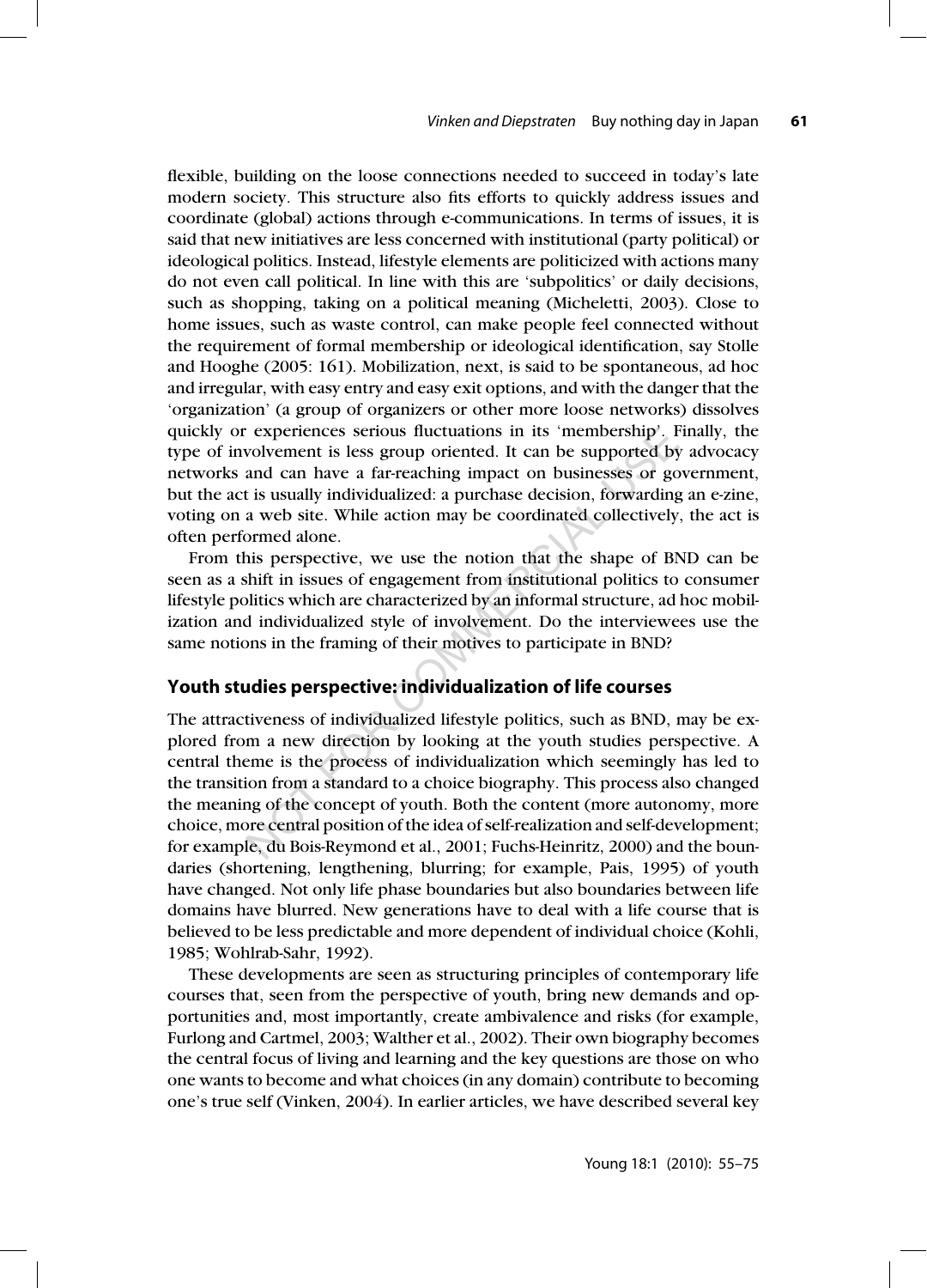#### **62** Young 18:1 (2010): 55–75

factors in life courses of prototypical, so-called biographical self-determinators (Diepstraten, 2006; Diepstraten et al., 2006). The key biographical orientations are directed at lifelong (and life-broad) learning framed as a permanent exploration of authentic challenges without an end goal or long-term planning but with a strong link to definitions of who they are and what they want to become. These key factors are developed in cosmopolitan weak-tie networks that also allow them to capitalize their learning experiences.

open to present, respectively, truly live a reflexive and f<br>ectively, lifestyle (Giddens, 1991). Biographical reflexivity<br>ompetence. Reflexivity is first of all a process of self-cor<br>implanned, unmanageable, unintended and These key factors suggest that agency becomes more important. Many agency concepts are proposed such as the personal competence of 'biographicity' (reflexivity to test and monitor choices on their identity satisfying power; Alheit, 1995), coping strategies such as 'active individualization' (strategic approaches to personal growth; Coté, 2002), networking abilities (Walther et al., 2005), remaining open to present, respectively, truly live a reflexive and flexible life story, respectively, lifestyle (Giddens, 1991). Biographical reflexivity would be the core competence. Reflexivity is first of all a process of self-confrontation with the unplanned, unmanageable, unintended and therefore seems to build much more on non-knowledge (what we do not know) than on knowledge (what we know). Reflexivity competences, hence, not only include abilities or skills such as planning, evaluation or adjustment but also include the capacity to continuously monitor one's thoughts and actions, to test and retest how one is doing at any given moment. Herewith, it acknowledges that one's life course as well as one's competences will never be definitely finalized and fully developed. Another basic principle of reflexivity is self-destruction. People should be willing and able to abruptly part from a given route in their biography and take on a completely new one (Vinken, 2007). Because young people are increasingly spending more time among themselves, with more autonomy, 'learning from each other' or developing youth cultural capital becomes a crucial factor in the life course (du Bois-Reymond, 2000).

The amount and kind of biographical reflexivity and youth cultural capital depend on structure and the social networks to which people relate. Opinions are divided on whether the impact of agency is indeed higher than structural and social factors. Are self-chosen ways of life and personal networks indeed more important (Castells, 1997; Giddens, 1991), are institutions such as education and labour market the new structuring mechanisms (Beck, 1992; Mayer, 2003) or do we 'just' have the attitude of growing self-direction and do we 'only' have a new self-ideology that prevents us from seeing social structure at work (Furlong and Cartmel, 1997; Elchardus, 1999)? Whatever one's position in the debate, the key point is that people (in Western societies only) are less willing to acknowledge social structuring. In the eyes of a new generation, the creation of a self-chosen unique path of life has become the main life mission (Veith, 2002; Vinken, 2007).

Can we use notions from this theoretical perspective to explore the mobilizing structure of BND, the kind of people BND attracts? Are especially people from younger generations with individualized life course orientations more susceptible for this type of engagements?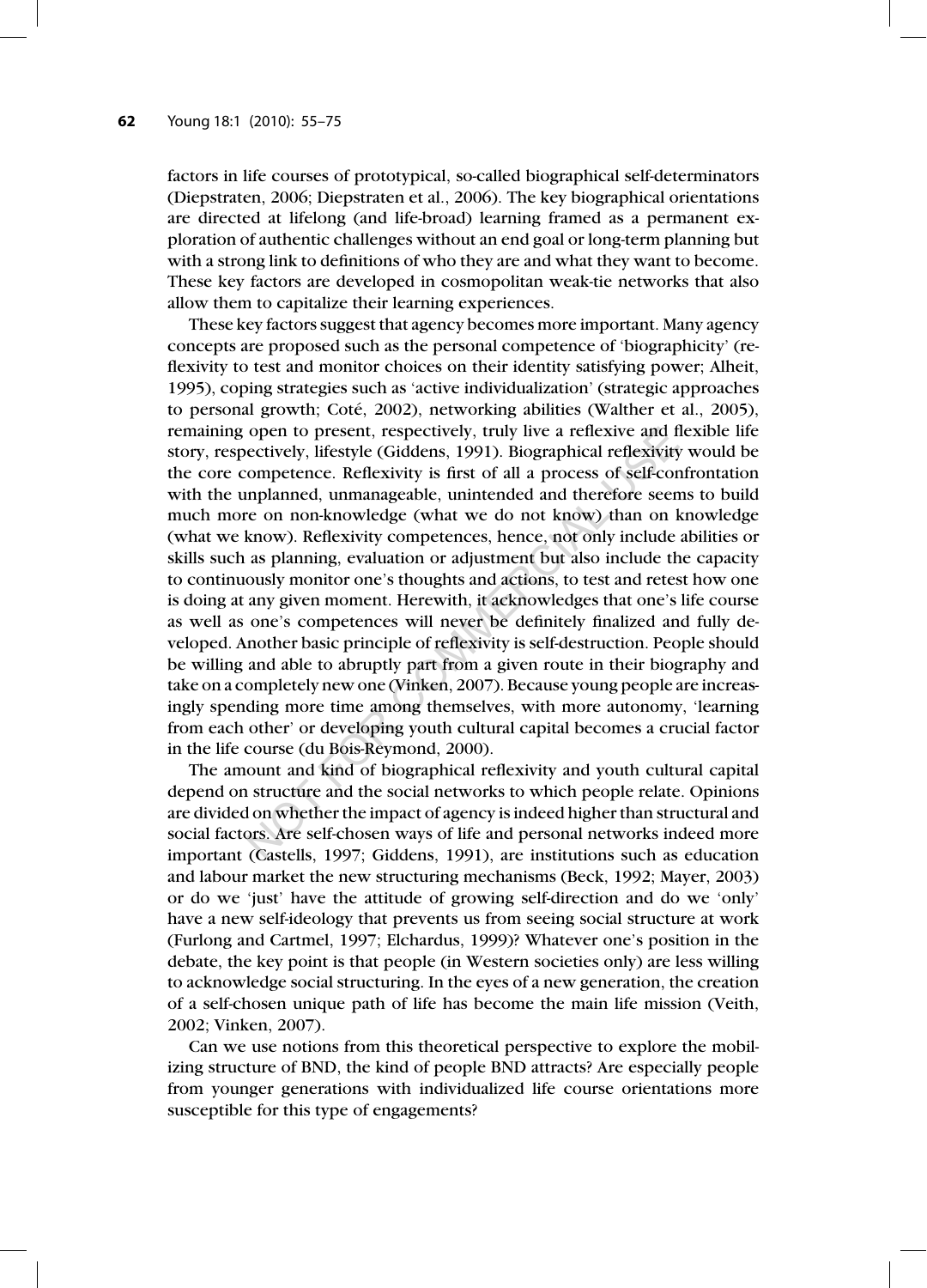## **Political opportunity structure theories on Japan**

Last but not least, we need theories on the opportunity structure in Japan to explore BND in the Japanese context. The impact of life course developments on forms of civic engagement will not be the same in every context. Japanese society presents younger and older generations with its own, unique opportunity structure, a structure that in its own right stimulates or hinders the extent to which (young) generations can live the life as a citizen, in a traditional or emerging form. Put in classic opportunity structure terms, the degree to which 'ordinary' people are likely to be able to gain access to power and to manipulate the political system is generally regarded to be very low if not equal to zero in Japan (Schwartz and Pharr, 2003). Of course, also in Japan, there is an abundance of (mainly small) civil society groups and cooperatives active in providing informal care, dealing with neighbourhood issues, supporting school sports and culture, tackling local environmental problems, promoting food safety, and so on. Up until recently, however, there was no legal framework for non-governmental organizations (NGOs) and voluntary organizations, large or small, to operate, making it extremely difficult to gain financial and other types of means. A strongly developed professional body of advocates, which campaigns to advance social issues and influence national policy debates, is lacking (Pekkanen, 2006).

Example of many daming of the subsety gively and exo-<br>informal care, dealing with neighbourhood issues, support<br>1 culture, tackling local environmental problems, prome<br>10 culture, tackling local environmental problems, pro A Western, or perhaps better still, a US model of civil society does not seem to apply very well. Policy development and decision making take place in organizations that build on close ties between government and the business sector, like in many European and other Asian countries. NGOs lack privileged relationships with decision makers and have to work hard to form alliances. In these settings, they are not likely to trumpet their causes in noisy conflict, but by subtle advocacy (Vogel, 1999). Consumer organizations, for example, usually have little chance to impact the regulations and policies that are cojointly decided upon by government and market parties (MacLachlan, 2002). Sometimes, however, in moments of dissension between government and market parties, they are able to form an alliance with either side and impact the policy agenda. As also Nakano (2005) shows, within cooperative relationships, volunteers struggle for freedom from state or market influences. They might not have political influence, but deliberately use their volunteer identity to take action and indirectly shape state programmes, manipulating the state and mainstream policies according to their own agenda. They keep a distance precisely because that enables them to act compassionately, spontaneously and flexibly (see also LeBlanc, 1999).

There is debate on whether NGOs, for example, through international conferences, do have a Western-style impact on the polity or not (see, for example, Chan-Tibergien, 2004; Hasegawa, 2004; Hirata, 2002). It is beyond the scope of this article to dwell in length on this and other Japanese civil society-related debates. The key point is that the world of politics in Japan is mainly for the 'Okami', meaning those who reside above and with whom it is best not to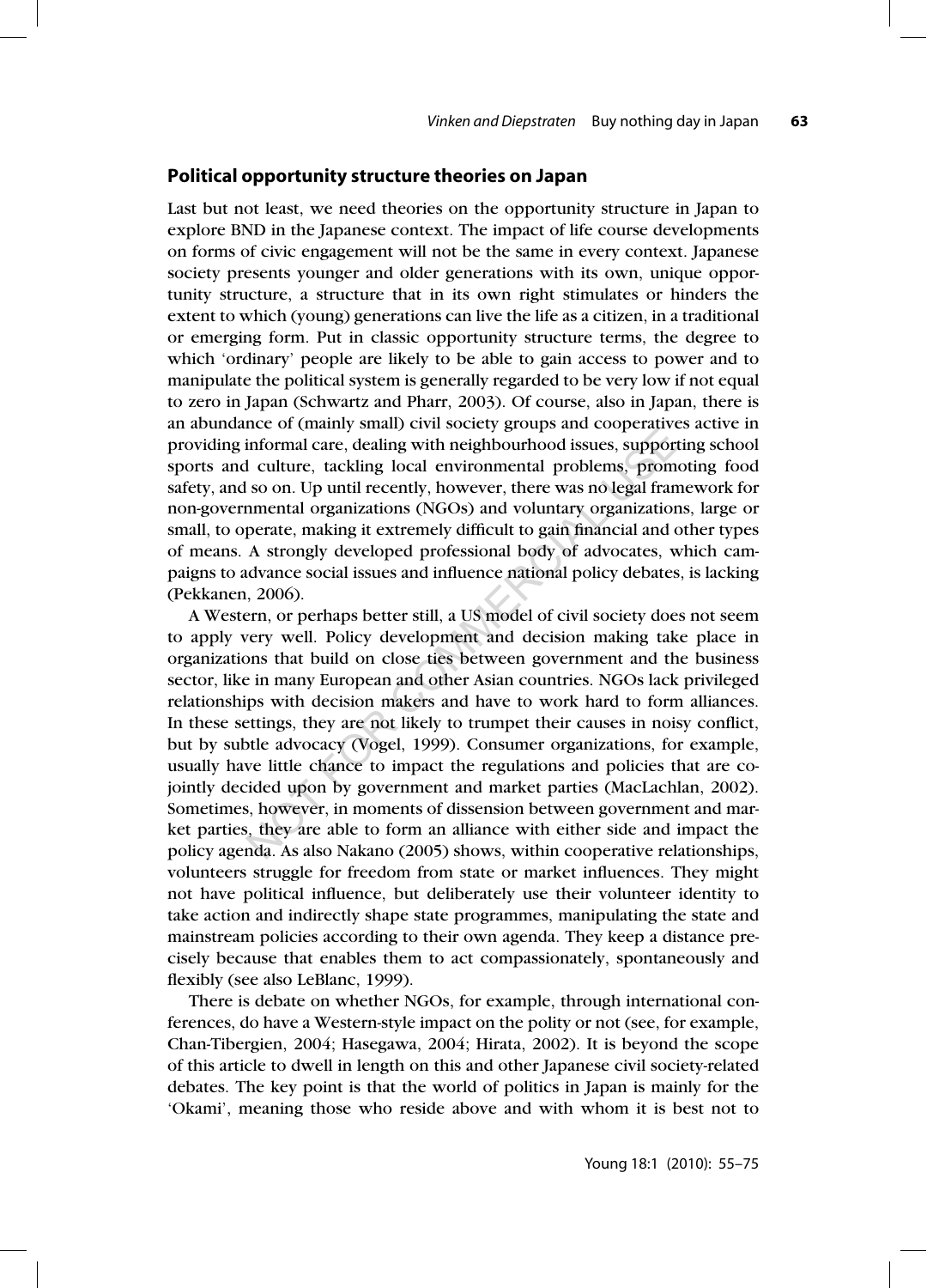engage too much. Vice versa, this world does not easily allow 'lesser Gods' to have voice or influence. There is strong evidence that this is institutional: the political institutions, as Pekkanen (2006) states it, with its regulatory framework, financial flows and political opportunity structure, make it that civil groups and individual people have little influence. We would like to add that it is in part also a cultural matter that people denounce having influence given the Confucian historic context of which the Okami notion is an illustration. It is also a general, across cultures perhaps universal, issue that the world of politics is something one does not want to get involved in and that people avoid the public sphere 'trying hard not [to] care about issues that would require too much talking to solve' and instead shrink 'their concerns into tasks that they could define as unpolitical' (Eliasoph, 1998).

### **CASE STUDY**

To explore BND in Japan, we used notions from the different theoretical perspectives we have mentioned above. Our theoretical exploration brings us to our three central research questions:

- 1. Mobilizing structure of BND: do especially young people with individualized life course orientation participate in BND Japan?
- 2. Framing of BND participants: do participants frame their motives for BND as consumer lifestyle politics that is characterized by an informal structure, ad hoc mobilization and individualized style of involvement?
- 3. How does the political opportunity structure of Japan interact with the mobilizing structure and framing of BND?

**JDY**<br>
E BND in Japan, we used notions from the different theorem<br>
we have mentioned above. Our theoretical exploration b<br>
central research questions:<br>
ilizing structure of BND: do especially young people with<br>
idualized l Our case study into the three questions started with extensive desk research. We analyzed literature on and the web sites of BND and BND Japan including the underlying links to other web sites and forums. Subsequently, through these forums, we contacted participants (by posting messages and e-mailing/phoning key people). First, contact was established with the coordinator of BND Japan. Next, this coordinator mentioned names, who, in turn, mentioned new names of potential interviewees. Using this snowball method, we interviewed eight participants (in English) in Japan between December 2007 and April 2008: oldtimers, first-timers, men, women, Japanese citizens and foreigners living here, all about half/half. Most of the interviewees were in their mid-30s, one just passed 26 years of age.

We acknowledge that we contacted only a small number of interviews, which cautions us to draw any definite conclusions about BND Japan. Given the central aim of our article  $-$  to perform a first exploration of BND in Japan  $$ we believe the small number of respondents is sufficient. In qualitative interviewing, it will always be a question whether one has definitely reached the point of saturation or not (if that is at all necessary in an exploration). After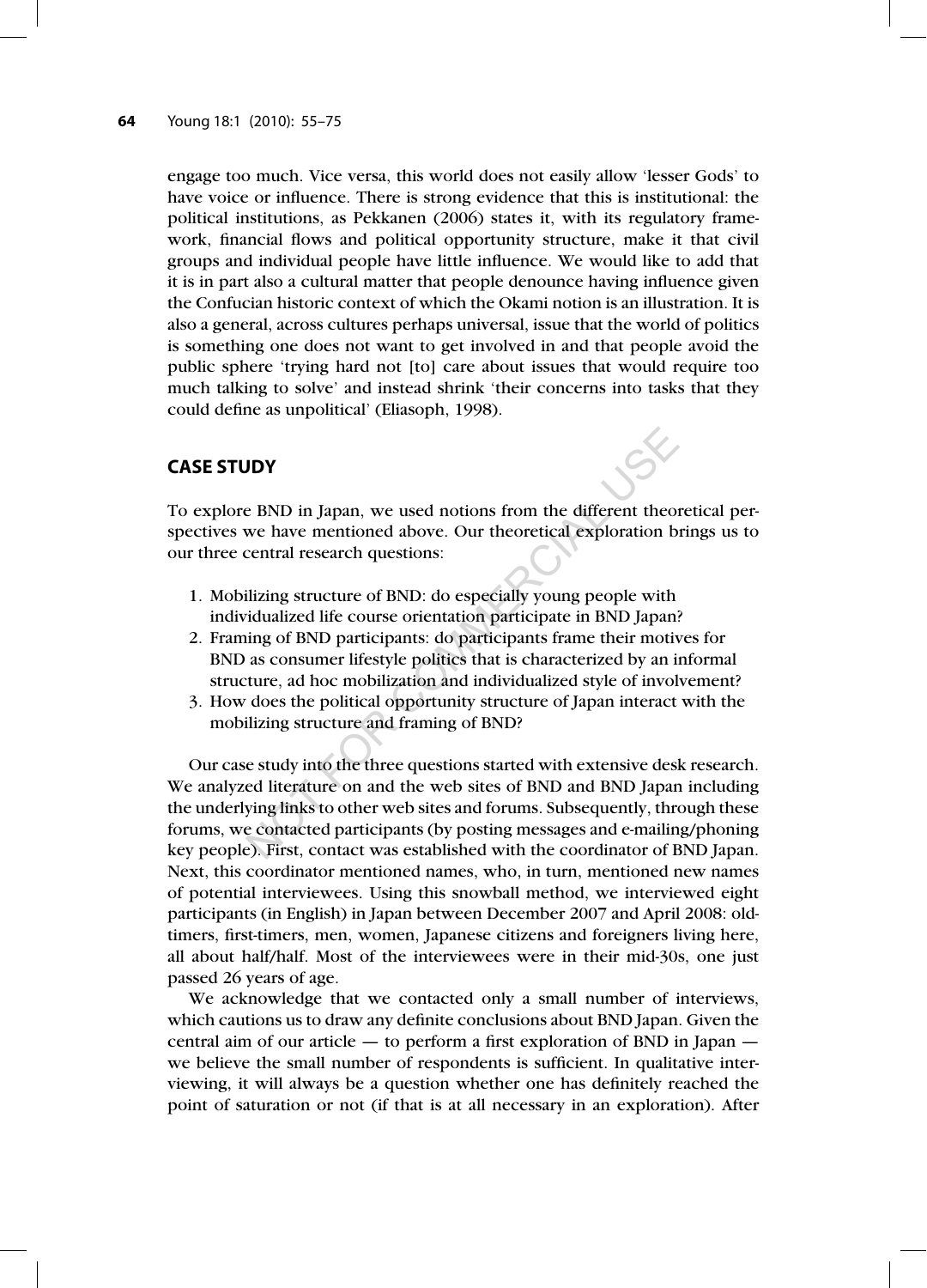carefully comparing the first six interview transcripts, however, we did reach the conclusion that a point of saturation was imminent. Given the aim of providing a first exploration, moreover, we do refrain from making comparisons with BND in other countries.

Most interviewees were delivered by one person, the coordinator of BND Japan. Three people we interviewed lived in Tokyo, three in Kansai (the area around the cities of Osaka, Kyoto and Kobe), one each in the smaller cities of Gifu and Nagano, in central Japan. We balanced the number of men–women, foreigner–Japanese, region, and so on, carefully before contacting them. Still, the key criterion was their ability to speak English.<sup>5</sup> Of course, it can be argued that because of the selection through the coordinator and the fact that all respondents were to some extent familiar with the coordinator, we may have missed specific activists or perspectives. We believe that this bias will be limited. Most interviewees indicated that the relationship was usually limited to exchanging information and tools on BND. The interviewees were not active in the same social circles as the coordinator. Many interviewees were active on a one-time basis. Given these facts, it can be argued that the selection is not particularly biased.

ed specific activists or perspectives. We believe that this bost interviewees indicated that the relationship was usually g information and tools on BND. The interviewees were e social circles as the coordinator. Many inte After interviewing the coordinator, we provided other interviewees with an outline of the intended interview. The outline listed several questions on how they got to know BND, why they engaged in it, what activity they engaged in, how they would define BND and the people engaged in it, why they think it is necessary, whether their lifestyle is low consumption, whether they think BND helps and whether it should stay as it is. Another group of questions related to politics in Japan, their interest, activity and opinions in this realm, their opinion on NGOs in Japan and their own connectedness to groups with a similar mission as BND in Japan. Crucial here was the question whether or not their BND engagement is an alternative for activism in politics or other groups. A fair share of the start of every conversation went into learning about the lives of the interviewees, their histories and their desired futures.

# **RESULTS**

#### **Mobilizing structure of BND: who participates?**

The coordinator is a highly educated woman, working as a researcher in university education in Japan. She is also a highly networked person, naming a large number of organizations to which she relates. These organizations focus on alternative lifestyles or giving a voice to grassroots movements in Japan. She is no match to the aforementioned Kalle Lasn and his aggressively voiced conspiracy thinking. As a 'Kalle Lasn'-light version, she expressed concerns over business control, amazement too, but no harsh condemning warrior-type of slogans. She is the key initiator and coordinator of, as the BND Japan web site claims, a network of about 350 activists and 15 businesses and organizations.<sup>6</sup>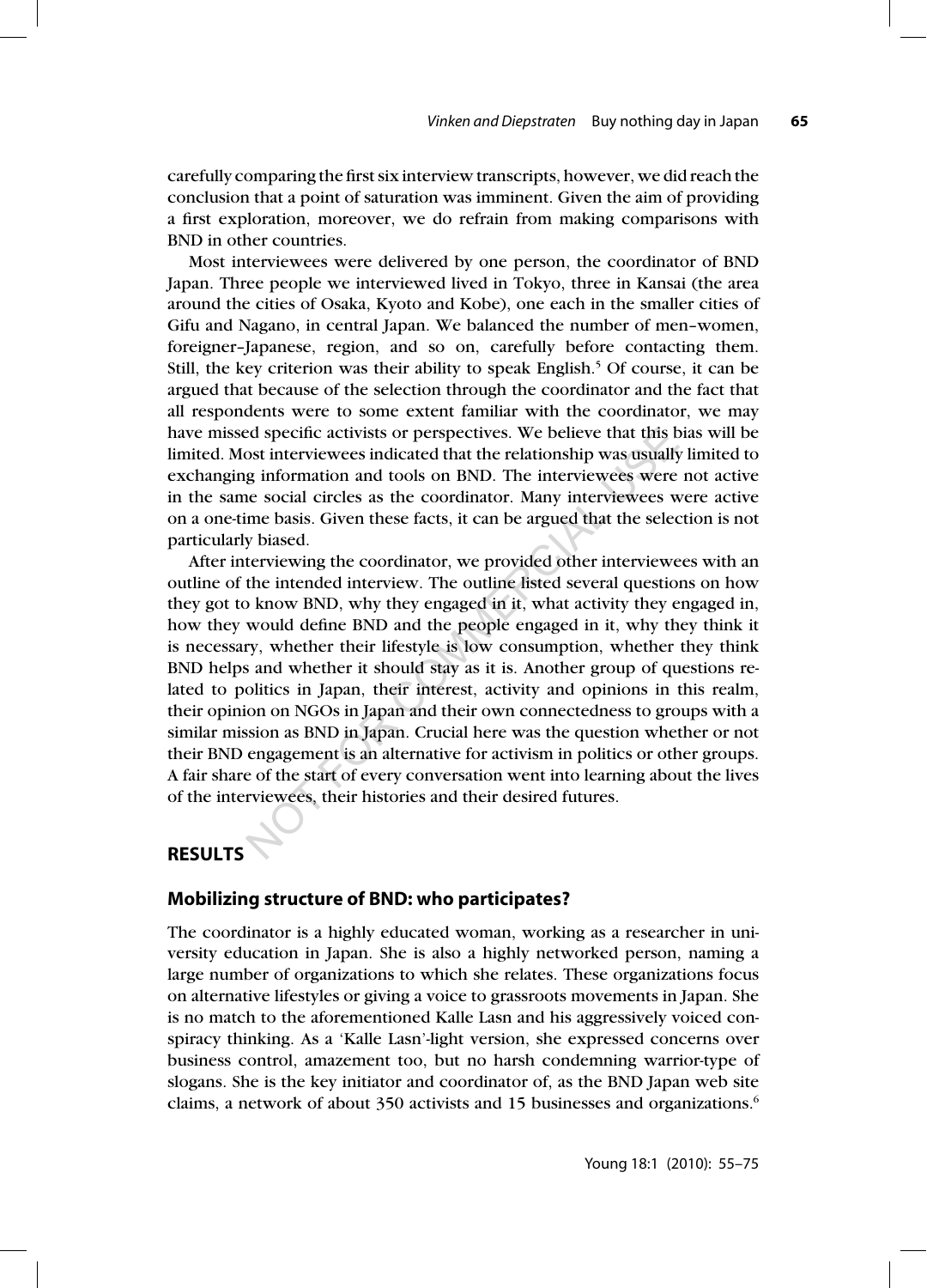She provides the core body of text on the BND Japan web site. She produces the newsletters and she serves as a Webmaster of the BND Japan web site. She also plays a key role in the network of most interviewees and their activities related to BND. Without her, the interviewees frequently noted with worry, BND Japan is likely to come to a full stop. The coordinator herself stresses that at first things started with her friends from the eco- and slow food movement, from where it snowballed through friends of friends, mainly in the Kansai area: 'Only in a later stage BND "professionalized" with myself as its central coordinator.'

Almost all interviewees, however, were closely involved in at least one other network of activists, whether that concerned community issues or a global creative anarchism platform. Much of BND builds on a network of friends or on an even looser one of people who joined someone they just met once at a party. They do things at their locale, without much interference of the BND leadership.

The people are predominantly foreigners living in Japan. Most interviewees expressed their regret about this, wishing more Japanese people would join in. 'I invited more people to join me, but all who came were fellow-Americans', says the Tokyo organizer. 'In Kyoto now more people participate, but almost all foreigners. I want this to change', an old-time Kyoto BND participant says.

The solution of people who joined someone they just me<br>y do things at their locale, without much interference of<br>pple are predominantly foreigners living in Japan. Most int<br>their regret about this, wishing more Japanese pe The very nature of BND makes entry and exit easy. Most organizers and participants do not know if they will be joining BND again next time. BND Japan is neither a movement and nor an organization, it is a 1-day event, the interviewees stress. The BND Japan web site confirms: 'Events are organized by anyone who wants to. Therefore, every place, every event is different. It's up to you. So far, in Japan, there are small business owners, students, designers, teachers, "regular working people," dads and mom's, citizen's groups (environmental groups, peace groups, labor groups) organizing events and activities.' As the BND coordinator says: 'BND is "activism for beginners." For many it is a first involvement leading to more intense social activism, doing something useful not just for themselves or their family but for other people, aiming at social change.' This analysis diverges somewhat from the experiences of the interviewees, many of whom are expert organizers and active participants in other social change networks before and while joining BND. An interviewee who frequently stressed she is 'only a common homemaker' turned out to be an active social entrepreneur, contacting people in the local parent–teacher association (PTA), asking questions to politicians, aiming at mothers who visit her own language teaching school, and 'trying to change others, meaning people I know, friends, family, students'. The interviews present several contradictions that people engaged in the new types of activism deal with: they aim at broader social change, try to reach out beyond their own circle, and at the same time they stress it is important to impact one's own circle, one's own life. 'The importance of BND is that it reinforces commitment and the self. It tells you you're OK … It is a way to stress yourself that it is important, to strengthen your values', the BND coordinator says.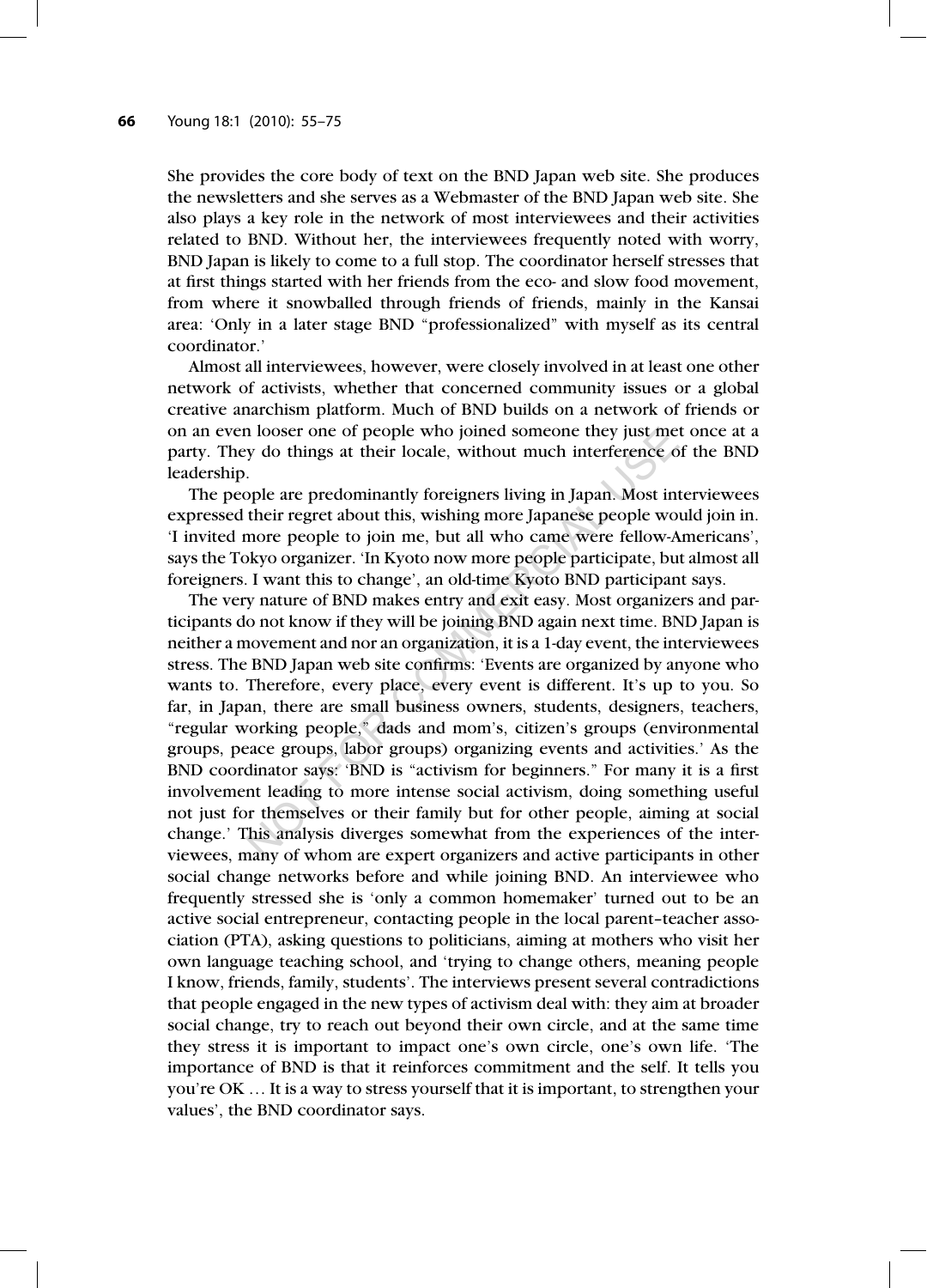entrepreneurs, consultants and so on. Only a few of the<br>are and what they do in a straightforward, single-role way.<br>memaker, an 'ordinary' salaried man, a university lecturer.<br>many faces. The homemaker is also an entrepren Despite their diverse backgrounds, they share the ability to look at their social activism from a creative, cultural perspective. They build on knowledge of Japanese culture, seek inspiration in powerfully designed images and in a do-it-yourself way create artistic objects with which to support their message. What is also typical is that almost all of them have university training. The 'working poor' organizer from Osaka has even visited two of the best universities in Japan. Two of the interviewees work (part-time) at high-level universities. All of them have, during their student years, been active in various social activism networks. All of them have been outside Japan, including the Japanese nationals, for a longer period in their younger years. Many of them mention a list with different social roles with which they identify. They are not 'only' an English teacher or 'just' an artist. They are also organizers, publicists, musicians, entrepreneurs, consultants and so on. Only a few of them tell me who they are and what they do in a straightforward, single-role way. They are a 'mere' homemaker, an 'ordinary' salaried man, a university lecturer. Yet, even they have many faces. The homemaker is also an entrepreneur and a language teacher, besides a community activist. The salaried man is also a translator of social activism literature and Webmaster. The university lecturer appeared to be one of the most networked community activists of the lot. Here we perhaps touch upon the most important feature of the activists involved in BND: they have a social network that is not only large but also diverse, ranging from likeminded, well-educated people engaged in similar activism groups to 'ordinary' people sleeping in homeless parks, bringing their kids to school, working hard to make their business a success. If anything, they are not one-dimensional, they are not either an activist or something else; they combine different roles and identities in themselves and in their networks.

# **Framing of the motives by the participants**

The first category of motives that emerges from the interviews is the appreciation of participants of informal, non-hierarchical, flexible network structures consisting of so-called loose ties (for example, Wuthnow, 1998). BND has a strong leader, but this is certainly not advertised on the BND web site. The relationships of the event organizers and participants with the leader are not that tight or exclusive, especially not outside the leader's hometown of Kyoto. There is no guidebook defining the structure of BND Japan. What is more, many interviewees spontaneously expressed their aversion to tight structures, as a model for day-to-day life in Japan or for BND. There is a general distrust of organizations: 'There are no "nice" organizations. There are a lot of activist organizations … but they are looking for sponsors to survive, so end up not being able anymore to criticize media or big corporations', according to one of the interviewees, a salaried IT worker in Tokyo who hides his BND activism from his colleagues and clients and maintains the Japanese version of the BND Japan web site. BND is also open for any new initiative of outsiders. If they report to have organized an event, they are part of BND. The actions themselves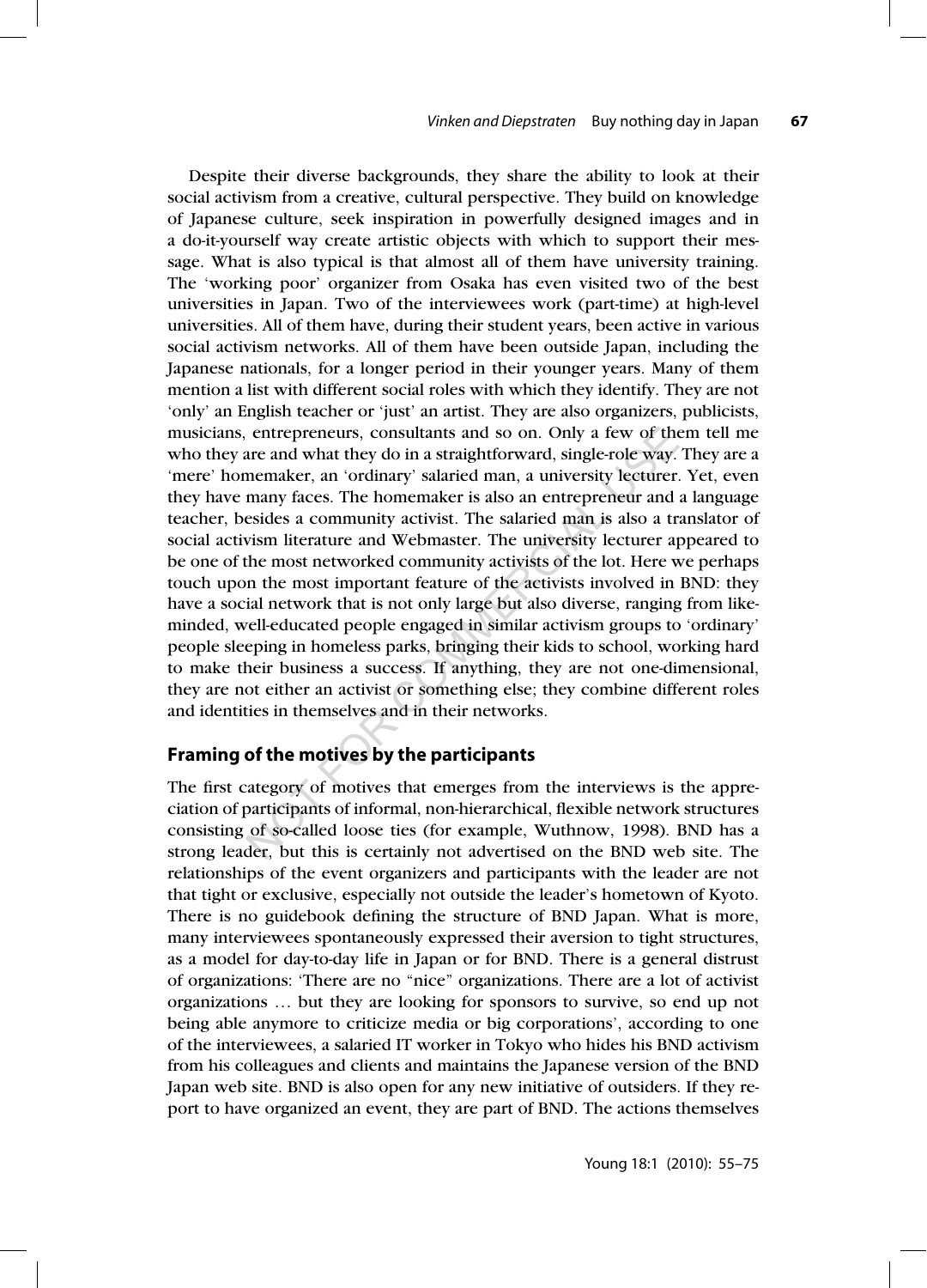make them 'member'. There is a newsletter/bulletin board network, and people, also those who do not organize something at any moment in time, can join it without any screening. There are no membership conditions, no fees or regulations. This loose structure element concurs with the notions of Stolle and Hooghe  $(2005)$  on what typifies emerging forms of engagement. The appreciation for loose network structures also relates to the theoretical notion of youth cultural capital: participating in order to meet 'equals' is a goal in itself for most participants. As implied in the notion of youth cultural capital, developing and experiencing new things together with peers is crucial in new learning biographies.

Hooghe (2005) too. In Japan, it is as much about the negat<br>vironment as about the mental addiction to buying, about<br>he loss of the traditional hesitation as regards wants and mo<br>ess of where goods and foods are from, how t A second category of motives of the interviewees can be described as the engagement in daily lifestyle issues, the same issues that were mentioned by Stolle and Hooghe (2005) too. In Japan, it is as much about the negative impact on the environment as about the mental addiction to buying, about the loss of modesty, the loss of the traditional hesitation as regards wants and money, about consciousness of where goods and foods are from, how they are produced, the seasonal fit, about a sustainable lifestyle in general. BND and its issues are far away from the polity (see more on this later), but are they close to the daily lives of the participants, do they overlap with their lifestyles? Yes and no, is the unsatisfactory answer. Those who appreciate the informal structure and are allergic to existing organizations are the ones for whom anti-consumerism is an all-encompassing lifestyle. The Kyoto BND visitor from Tokyo mentioned above and the Osaka organizer both emphasize their anarchist lifestyles and ideologies that obviously align with a strong dislike of organized Japanese structure in general. 'I seek people with similar views, who have a common spirit, the do-it-yourself spirit … Even if you're not an artist, live like one: make your own food, clothes, basic things. Make it yourself. Resist capitalism. Make not consuming part of your lifestyle. Cooking. Creating. Enjoyment', the Tokyo anarchist (and video artist, visual artist, part-time anthropology lecturer, art journalist and graphic designer) assures me. There are more people who relate BND to their own life, but the coordinator admits: 'The relationship with my own ecological/political lifestyle and BND is weak. So it is for many others.' 'The Culture Jam message to buy nothing isn't fit for me. I buy, but only the best stuff', says the Gifu organizer who ensures me her Prada wallet is her only high brand item (an example of buying good quality stuff that lasts long). Most interviewees do, however, make an effort, however small in some cases, for instance, by driving an older, smaller car instead of the brand new German ones which colleagues of the IT worker drive. By carrying one's own chopsticks (my hashi) around and refusing the ones that food stores give away. By having a private BND more than once a month, even if that is sometimes because one simply lacked time to shop that particular day.

A third category of motives builds on the importance of spontaneous, ad hoc activities with easy entry, easy exit; another characteristic of emerging forms of engagement mentioned by Stolle and Hooghe (2005). As stated, anyone having an idea to organize a BND event can do so. The American carrying his couch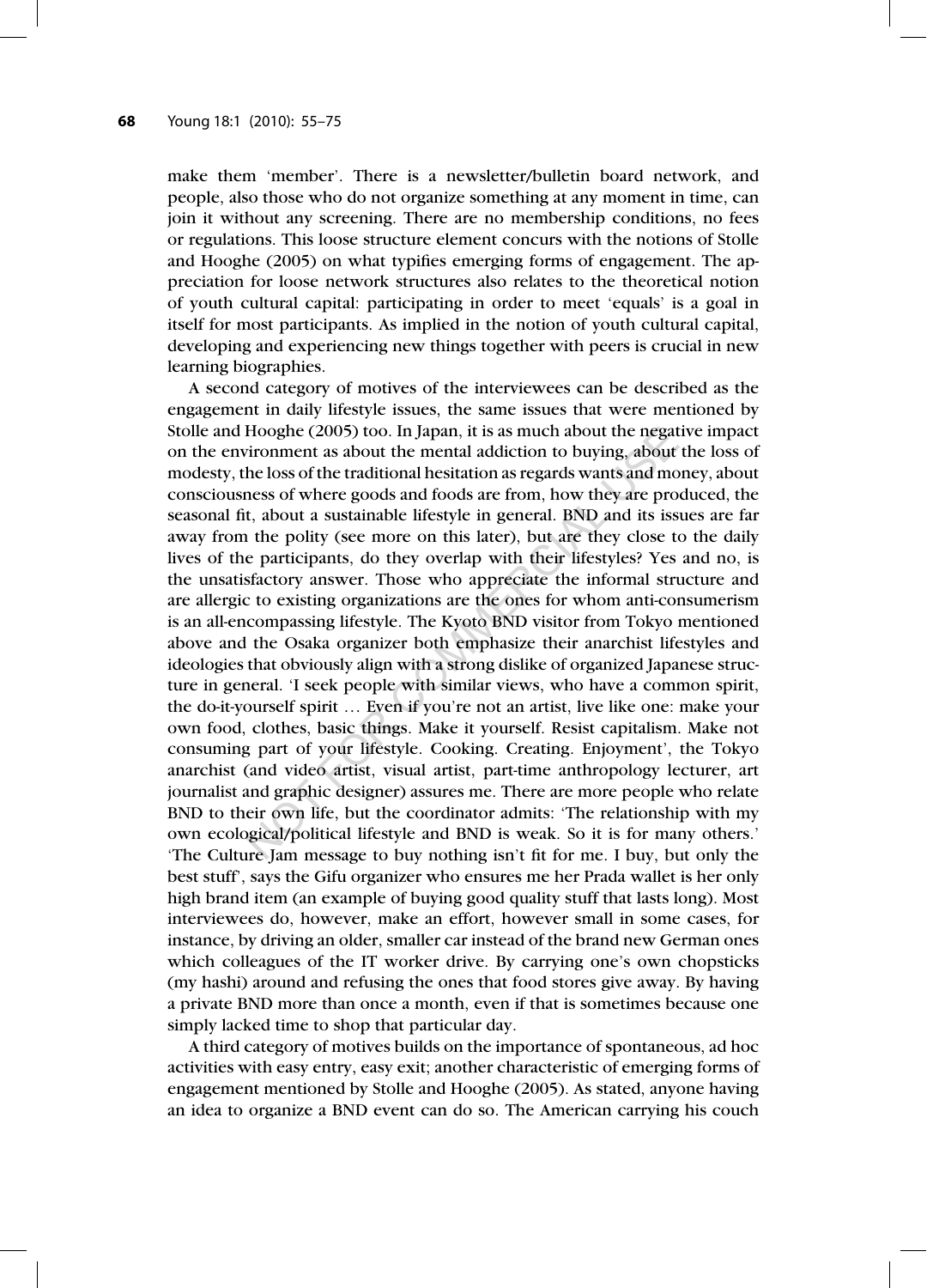into Tokyo's Shibuya Station area did consult the coordinator of BND ahead of the action, but they did not meet or discuss any of the particulars. Just as long as they do not violate the BND motto of not selling or buying anything, they can go ahead. The BND coordinator does send flyers, booklets and other items to the ones who plan an event. In the course towards each BND and at BND itself, there is no formal strategy to mobilize people. At BND itself, participants aim at reaching out to the surprised public who are usually unaware of BND was coming to town. The exception is the Gifu event which was carefully planned and organized in order to reach as much people, including local politicians, as possible.

## **Political opportunity structure in Japan**

In several ways, it becomes visible that the culture and structure of Japanese society influence the features, motives and behaviours of participants in BND Japan.

First, even with foreigners outnumbering Japanese people in BND Japan, BND Japan is not per se an individualistic form of action. Efforts are made to come out in numbers when performing on the streets: flyering, meditating or kicking a globe. Efforts are also made to connect to other groups, such as the homeless or minority groups, or to be backed up by groups, such as food stores, cafes, broadcast media and local community groups.

ways, it becomes visible that the culture and structure of pluence the features, motives and behaviours of participar<br>ven with foreigners outnumbering Japanese people in B<br>is not per se an individualistic form of action. E Second, interviewees, foreigner or Japanese, are aware that in Japan some types of actions are counterproductive and other types of action, especially when more Japanese flavoured, are more effective. Loud, noisy, provocative and strongly political or ideological actions and angry, aggressive and confrontational attitudes are not liked, not by the BND participants and according to them not by the Japanese public. 'Never will something good come out of pointing fingers', the Gifu organizer explains. 'It is important not [to] be too forceful. That is not effective. Just show others your "my hashi" at dinners. Show others you use paper on two sides, that it is non-white paper', the 'homemaker' from Kyoto argues. 'It is a strategic choice: humor keeps protest non-violent. In Japan angry protest would not be OK. Demonstrations would be too strong. It was difficult to talk to people in the street, to impose thinking on others, to send out the BND message and at the same time communicate that we do not want to hurt small business or that we cross legal lines', the Nagano organizer points out. 'The Culture Jam message is useful for Japan, but difficult to fit in Japan', the Tokyo anarchist maintains. He continues:

It is not impossible, but it is more important to live like a culture jammer. The key weapon is humor, as for instance the Clown Army at G8 summits shows, because too much aggression puts Japanese people off … Yet, BND Japan should go beyond funny and provide more pictorial, graphic information to make an impact or use Japanese masks, build on the Japanese sense of humor, on the manga/animation tradition or use animistic Gods, e.g. the God of the poor, of the drunken, etc., instead the imported character of Santa Claus.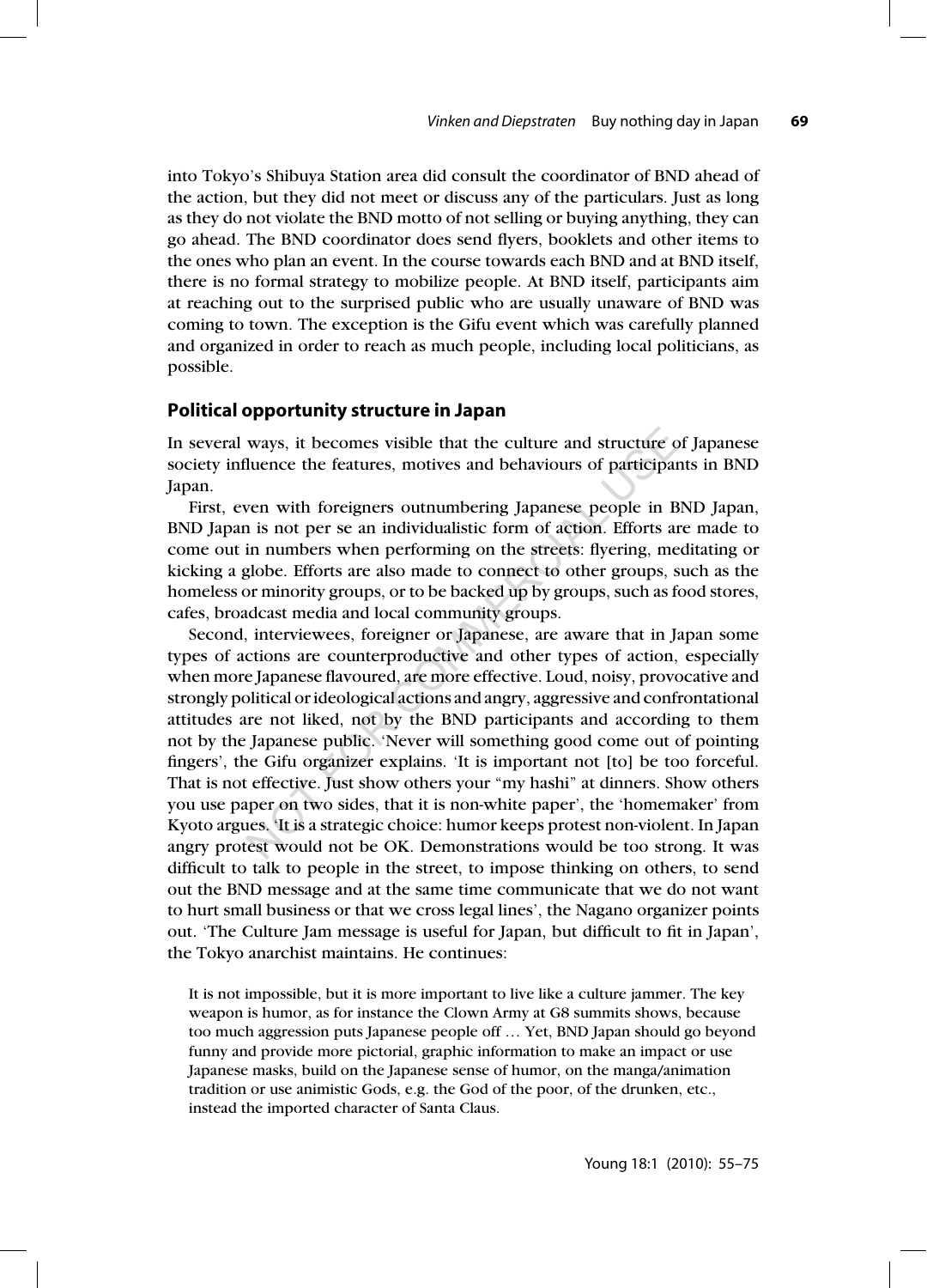Third, a strong divide between BND activism and the (party) political domain is observable. BND is definitely far away from the world of politics as is. 'Politics and politicians, they do not matter. They are too adjusted in Japan to look at as an arena of change', the above mentioned IT worker says. 'BND should never become political, if so, the Japanese stay away. Politics is not "their problem," it is something for those from above', the Gifu organizer adds. 'My attention is more to the base, my circle, there where I make the first steps of change. I think of my social circles as a tree in which each should do what he/she can. I can tell students, kids, mothers and they can use that in their own tree', a BND Kyoto participant tells. 'Most parties in Japan do not want to work for change and politics is a different world for most Japanese anyway … I prefer groups that are local and work on a daily basis, deal with daily life', the Canadian Nagano organizer stresses. 'There is no connection with politics, with economy, no aims to influence policy outcomes, no lobbying. BND is more aimed to serve as a network, to connect people, and to serve a cultural goal, that is to make a difference in culture', the BND Japan coordinator summarizes.

stresses. There is no connection with politics, with ecclustresses. There is no connection with politics, with ecclustrations and the simulations in culture', the BND Japan coordinator summarizes.<br>
Eviewees, in sum, refer The interviewees, in sum, refer to several cultural and structural peculiarities of acting out as a citizen in Japan. The more collectivist approach, the less confrontational and more silent strategy and the strong responsiveness — in attitudes and activities — to the separation of the (more important) lives of ordinary people and the (less important) word of the polity (which includes the ruling party, bureaucracy and big business in Japan). In these approaches, strategies and attitudes and activities they mimic, if not, reproduce the cultural and structural constraints of Japanese society.

## **CONCLUSIONS**

Reflecting on the three questions set out in the beginning of this article brings us first to the conclusions on the mobilizing structure of BND Japan. The notion from the youth studies perspective that new forms of engagement are especially attractive to younger generations (formative years since the 1980s) with open life course orientations seems valuable. Participants are busy with seeking and shaping their own path in life, including civic life, and especially of doing so in a loose network of like-minded others. Most striking is that they are uncomfortable to define themselves in a one-dimensional way. Nevertheless, most important other characteristics of participants will need other explanations. The fact that participants are highly educated can be seen as a classical form of inequality. It confirms ideas of certain researchers on political consumerism that this kind of civic engagement is mostly a tool in the hands of elites. This does not mean that this tool is always successful. Foreigners outnumber the Japanese in BND Japan. Yet, both foreign and Japanese participants — all well-educated — will have to deal with the Japanese opportunity structure, as we will see below.

The framing of participants is in line with notions from political youth studies perspective on why new forms of civic engagement are attractive to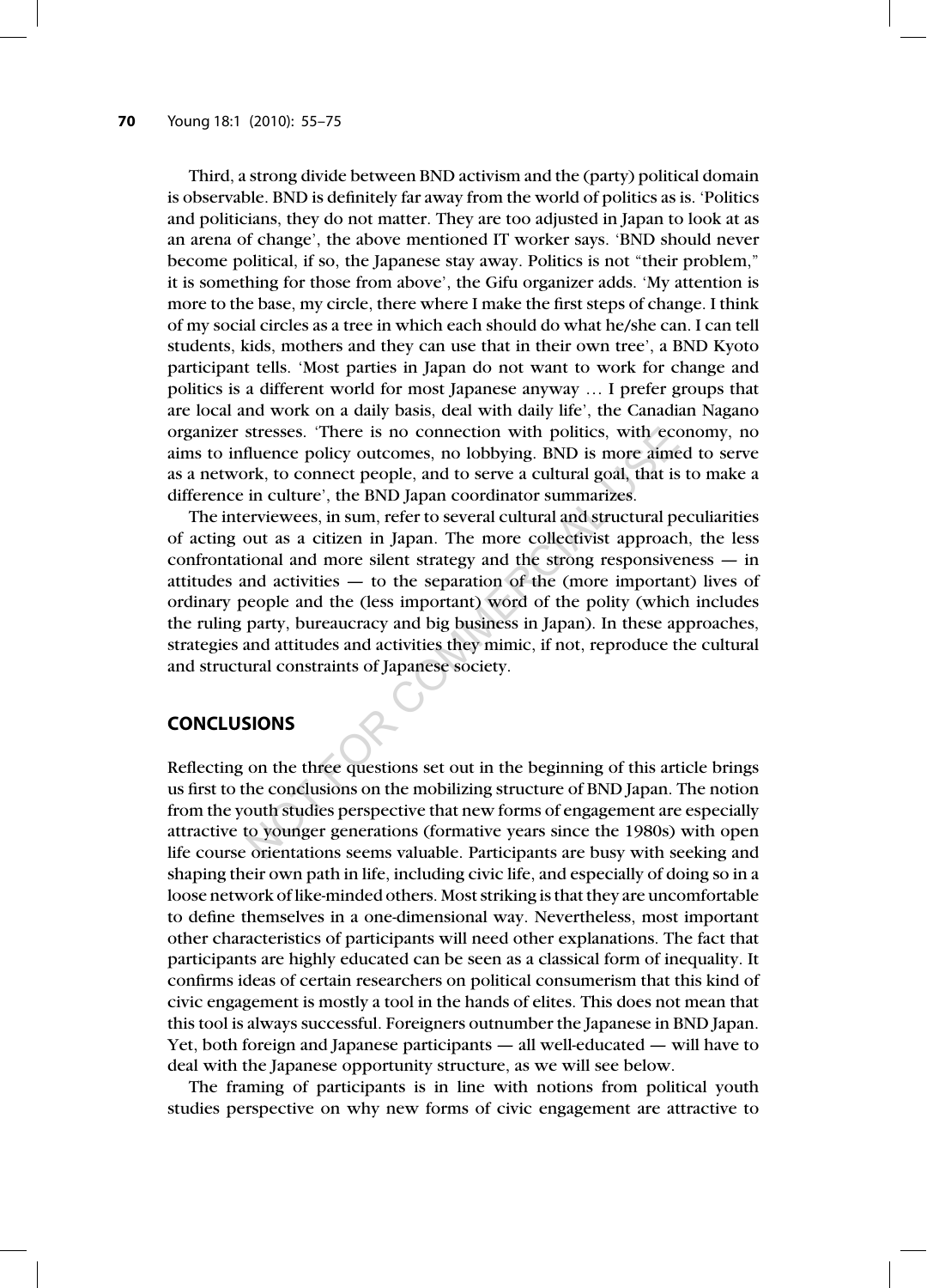younger people. We could discern three categories of motives to participate in BND Japan: their appreciation of loosely structured, lifestyle-oriented and spontaneous activism. Moreover, we can also connect this profile by using the selected notion from the youth studies perspective: the individualization of the life course.<sup>7</sup> Given their desire to live a diversified life fulfilling multiple roles, they are not likely to indulge in a political world that, probably especially so in Japan, requires a single-mindedness, a topical focus and, importantly, an allencompassing identity as a political activist or, worse, a politician. The latter would mean they would have to cast off most of the other roles and identities that make them who they are now. It would also mean that they would lose their openness to change in their life course.

what is known from political opportunity structure in Japan<br>ies of the BND participants. In BND Japan, the share of fo<br>nigh. They, by definition, have no access to political or h<br>sit circles. Also, participants accept and Yet, also the political opportunity structure has a big impact. Our findings show that what is known from political opportunity structure in Japan is reflected in the stories of the BND participants. In BND Japan, the share of foreigners is relatively high. They, by definition, have no access to political or high-profile civic activist circles. Also, participants accept and expect Japanese cultural and structural conditions by, especially, separating their lives, identities and activism from the 'world above', the polity in Japan. The participating Japanese separate their activism rather sharply from other roles they fulfill in Japanese society. What is more, some of them argue they hide their activism from their boss and colleagues (the Tokyo activist working in the IT business) or do not talk about their activism when fulfilling specific roles, that is, because 'mothers of the children I teach English would be surprised. They expect me to teach English, thus my talk is restricted to that role', according to a Kyoto BND activist. She learned that because of her activism she was not elected in the local PTA and was prevented from doing workshops at the local school. The Japanese who, across roles and contexts, live the life of an activist to its fullest, are marginalized, such as the Osaka activist living among the homeless. In short, it seems rather complicated in Japan to present an 'authentic self' in one's lifestyle that is stable and noticeable across roles, situations or contexts if one does not want to risk exclusion. Westerners can do so, but they live a life of relative exclusion anyway. They can present themselves in all contexts as an activist, doing something different and unique, and taking their own authentic course in life. Japanese people can present themselves this way too but only inside the contexts of BND, outside normality, at least if they wish to avoid the risk of exclusion.

Overlooking the exploration of our three research questions, the most important conclusion is that notions on individualization of life courses can be combined with notions on social movements, new forms of civic engagement and political consumerism in particular. Individualization of life courses may enhance the attractiveness of individualized forms of engagement, especially for younger generations. Individualization does not mean, however, that structure is no longer of importance. On the contrary, when looking at BND in Japan, the opportunity structure of Japanese society is crucial for the kind of people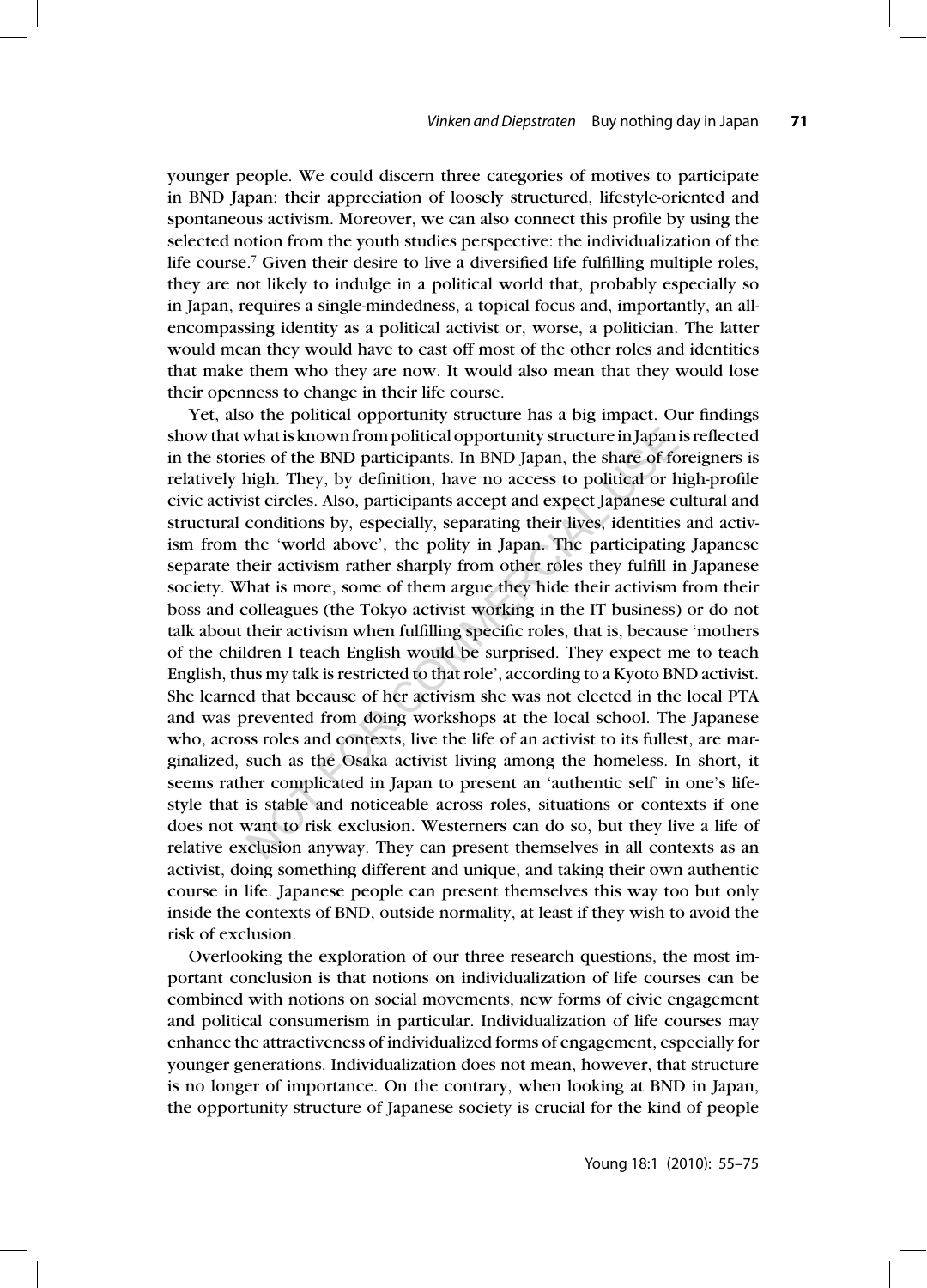#### **72** Young 18:1 (2010): 55–75

who join BND and how they motivate their participation. It seems that people with an individualized life course orientation have no other option than to go beyond conventions, also as regards civic engagement and to use tools that do not refer to conventional action.

# **Notes**

- **1** See http://www.bndjapan.org.
- **2** See http://www.bndjapan.org/english2/about/thezentastory.html.
- ent power of nation-states or international political organizations<br>attional processes while new technology and free trade are open<br>intities to take action. Other scholars see political consumerism or<br>o negative side effec **3** According to Micheletti et al. (2004), scholars disagree on the impact of political consumerism. Some see it as the only political answer to our current risk society of globalization and individualization and note that political consumerism is developing into an international regime in its own rights. The latter has everything to do with the insufficient power of nation-states or international political organizations to respond to transnational processes while new technology and free trade are opening up new opportunities to take action. Other scholars see political consumerism only as partial answer to negative side effects of economic globalization. Consumer action can help to counterbalance the power of the market by which people become slaves of mass customized lifestyles. A third group argues that political consumerism is only a tool in the hands of elite groups with a lot of economic or cultural capital. And therefore, questions can be asked about the legitimacy of this kind of political action in relation to a democratic organized regular political system.
- **4** They were not the first (nor the last) to note the emergence of alternative types of civic engagement. See for an overview Ester and Vinken (2003), Micheletti et al. (2004) or Shah et al. (2007).
- **5** Occasionally we checked with some interviewees if we were not sure about the meaning of their responses.
- **6** See http://www.bndjapan.org/english2/about/faqs.html.
- **7** It is beyond the scope of this article to extensively dwell on the extent to which life courses in Japan are subject to individualization. Given the high-profile debates on 'freeters' (young people in part-time jobs) and 'neets' (young people not in employment, education or training) in Japan, we note that the issue is well recognized in Japan too (see Vinken, 2004, for more arguments).

## **References**

Alheit, Peter (1995) '"Biographizität" als Lernpotential (Biographicity as Learning Potential)', in Heinz-Hermann Krüger and Winfried Marotzki (eds) *Erziehungswisse nschaftliche Biographieforschung* (Education Scientific Biographical Research), pp. 276–307. Opladen: Leske + Budrich.

Beck, Ulrich (1992) *Risk Society: Towards a New Modernity*. London: Sage.

Castells, Manuel (1997) *The Power of Identity*. Oxford: Blackwell.

- Chan-Tibergien, Jeniffer (2004) *Gender and Human Rights Politics in Japan. Global Norms and Domestic Networks*. Stanford: Stanford University Press.
- Cohn, Daniel (2005) 'Put Your Money Where Your Mind Is', *Wired*, 23 November. URL (Consulted September, 2009): http://www.wired.com/culture/lifestyle/news/ 2005/11/69652
- Coté, Jim (2002) 'The Role of Identity Capital in the Transition to Adulthood. The Individualization Thesis Examined', *Journal of Youth* Studies 5(2): 117–34.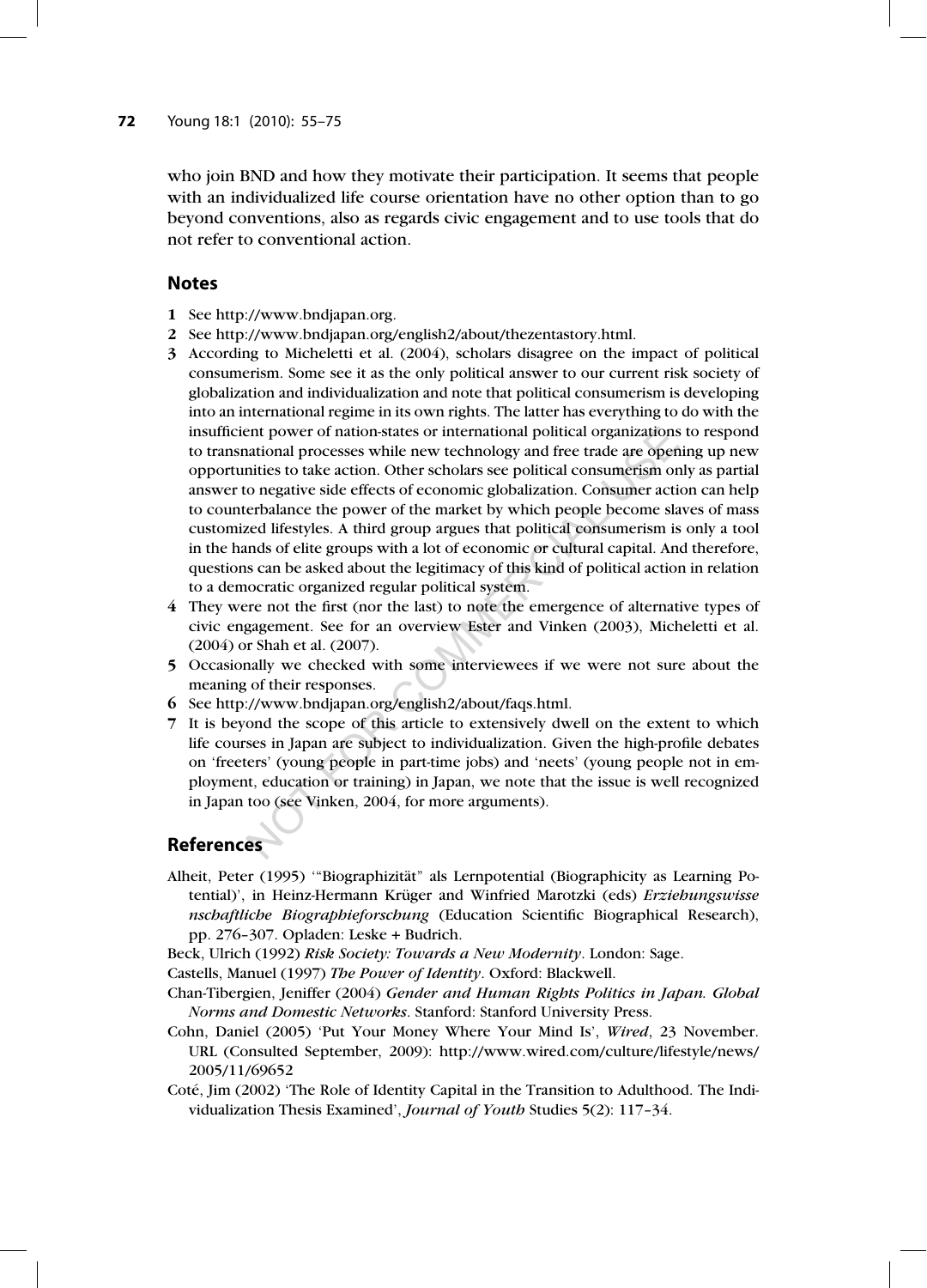- Diepstraten, Isabelle (2006) *De Nieuwe Leerder. Trendsettende Leerbiografieën in een Kennissamenleving* (The New Learner. Trendsetting Learning Biographies in a Knowledge Society). Amsterdam: FandN Boekservice.
- Diepstraten, Isabelle, du Bois-Reymond, Manuela and Vinken, Henk (2006) 'Trendsetting Learning Biographies. Concepts of Navigating through Late Modern Life and Learning', *Journal of Youth Studies* 9(2): 175–93.
- du Bois-Reymond, Manuela (2000) 'Jugendkulturelles Kapital in Wissensgesellschaften' (Youth Cultural Capital in Knowledge Societies), in Heinz-Hermann Krüger and Hartmut Wenzel (eds) *Schule zwischen Effektivität und sozialer Verantwortung*  (Schools in between Effectiveness and Social Responsibility), pp. 101–41. Opladen: Leske + Budrich.
- du Bois-Reymond, Manulea, Ravesloot, Janine, te Poel, Yolanda and Zeijl, Elke (2001) 'New Skills to Learn in Peer Groups', *Sociological Studies of Children and Youth* 8: 143–71.
- Elchardus, Mark (ed.) (1999) *Zonder Maskers. Een Actueel Portret van Jongeren en Hun Leraren* (Without Masks. A Contemporary Portrait of Young people and Their Teachers). Gent: Globe.
- Eliasoph, Nina (1998) *Avoiding Politics. How Americans Produce Apathy in Everyday Life*. Cambridge: Cambridge University Press.
- Ester, Peter and Vinken, Henk (2003) 'Debating Civil Society. On the Fear for Civic Decline and Hope for the Internet Alternative', *International Sociology* 18(4): 659–80.
- The Mark (ed.) (1999) *Zonder Maskers. Een Actueel Portret van J*<br> *Xaren* (Without Masks. A Contemporary Portrait of Young peoply). Gent: Globe.<br>
Ina (1998) *Avoiding Politics. How Americans Produce Apathy i*<br>
bibridge: C Fuchs-Heinritz, Werner (2000) 'Lebensentwürfe: Eindrücke aus dem Qualitativen Material' (Life Designs. Impressions from the Qualitative Materials), in Arthur Fischer (ed.) *Jugend 2000*, Zweiter Band (Youth 2000, Second Volume), pp. 394–95. Leverkusen: Leske + Budrich.
- Furlong, Andy and Cartmel, Fred (1997) *Young People and Social Change*. Buckingham: Open University Press.
- Furlong, Andy and Cartmel, Fred (2003) 'Explaining Transitions through Individualized Rationality', in Laurence Roulleau-Berger (ed.) *Youth and Work in the Post-industrial City of North America and Europe*, pp. 136–51. Leiden/Boston: Brill.
- Giddens, Anthony (1991) *Modernity and Self-identity. Self and Society in the Late Modern Age*. Cambridge: Polity Press.
- Giugni, Marco G. (1998) 'Structure and Culture in Social Movement Theory', *Sociological Forum* 13(2): 365–75.
- Hasegawa, Koichi (2004) *Constructing Civil Society in Japan. Voices of Environmental Engagement*. Melbourne: TransPacific Press.
- Hirata, Keiko (2002) *Civil Society in Japan. The Growing Role of NGOs in Tokyo's Aid Development Policy*. New York: Palgrave Macmillan.
- Hooghe, Marc (2004) 'Political Socialization and the Future of Politics', *Acta Politica* 39(4): 331–41.
- Inglehart, Ronald and Norris, Pippa (2003) *Human Values and Social Change. Findings from the Values Survey*. Leiden: Brill.
- Kohli, Martin (1985) 'Die Institutionalisierung des Lebenslaufs' (The Institutionalization of the Life Course), *Kölner Zeitschrift für Soziologie und Sozialpsychologie* 37(1): 1–29.
- LeBlanc, Robin M. (1999) *Bicycle Citizens. The Political World of the Japanese Housewife*. Berkeley: University of California Press.
- MacLachlan, Patricia L. (2002) *Consumer Politics in Postwar Japan. The Institutional Boundaries of Citizen Activism*. New York: Columbia University Press.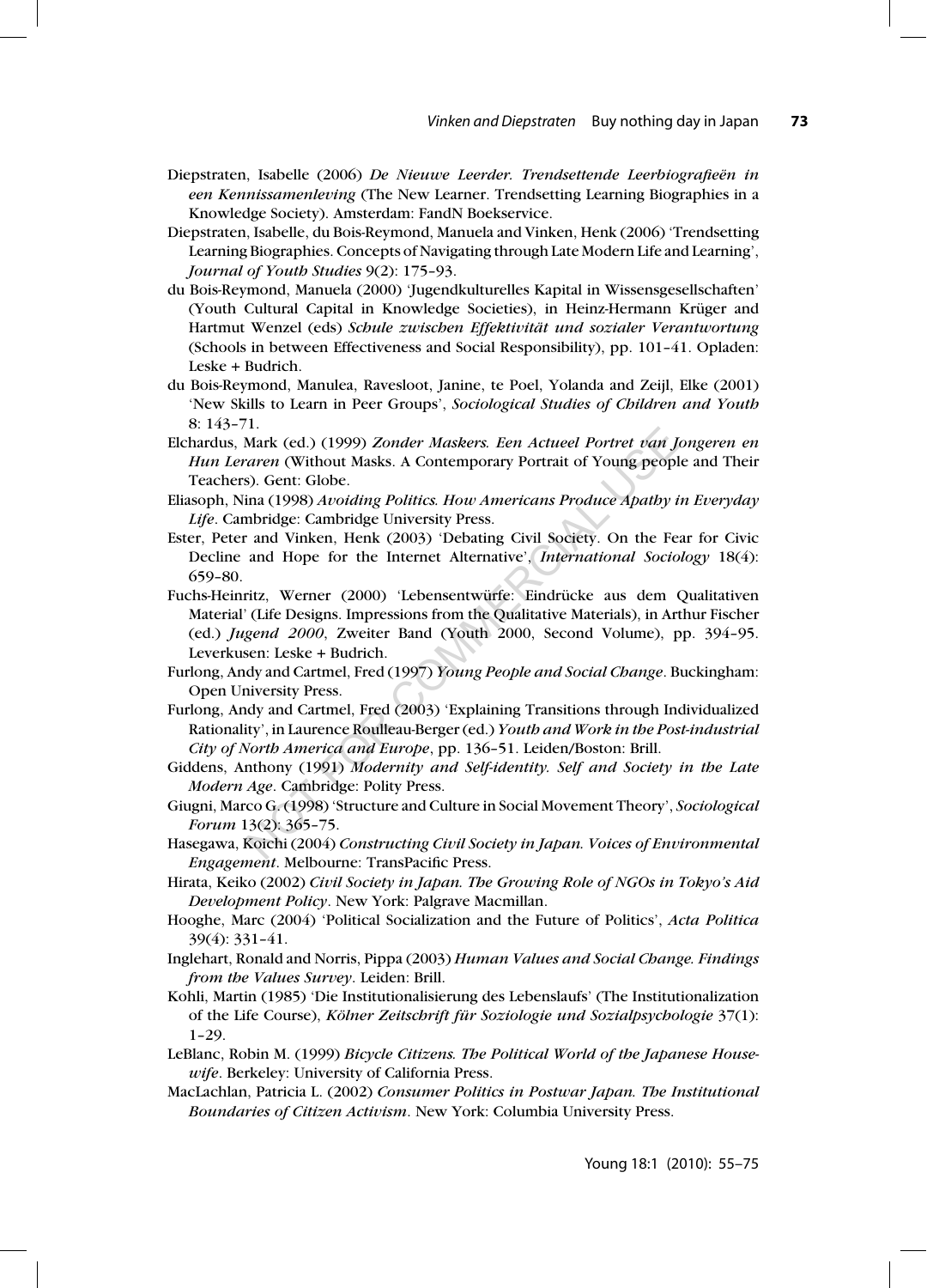- **74** Young 18:1 (2010): 55–75
	- Mayer, Karl-Ulrich (2003) 'The Sociology of the Life Course and Lifespan Psychology: Diverging or Converging Pathways?' in Ursula M. Staudinger and Ulman Lindenberger (eds) *Understanding Human Development: Dialogues with Lifespan Psychology*, pp. 463–81. Dordrecht: Kluwer Academic Publishers.
	- McAdam, Doug, McCarthy, John D. and Zald, Mayer N. (1996) *Comparative Perspectives on Social Movements*. New York: Cambridge University Press.
	- Meyer, David S. (2004) 'Protest and Political Opportunities', *Annual Review of Sociology* 30: 125–45.
	- Micheletti, Michele (2003) *Political Virtue and Shopping. Individuals, Consumerism, and Collective Action*. New York: Palgrave Macmillan.
	- Micheletti, Michele, Follesdal Andreas and Stolle Dietlind (eds) (2004) *Politics, Products, and Markets. Exploring Political Consumerism Past and Present*. New Brunswick, London: Transaction Publishers.
	- Nakano, Lynn (2005) *Community Volunteers in Japan, Everyday Stories of Social Change*. London and New York: Routledge Curzon.
	- nn (2005) Community Vouinteers in Japan, Everyaay Stories<br>
	London and New York: Routledge Curzon.<br>
	London and New Social Conditions: Trajectories<br>
	strokes (1995) 'Young People and New Social Conditions: Trajectories<br>
	Tutzi Pais, José M. (1995) 'Young People and New Social Conditions: Trajectories, Prospects and Crossroads', paper presented at the International Conference Young Adults in Europe, Tutzing, May.
	- Pekkanen, Robert (2006) *Japan's Dual Civil Society. Members without Advocates*. Stanford: Stanford University Press.
	- Putnam, Robert (2000) *Bowling Alone*. New York: Simon and Schuster.
	- Schwartz, Frank J. and Pharr, Susan, J. (eds) (2003) *The State of Civil Society in Japan*. Cambridge: Cambridge University Press.
	- Shah, Dhavan V., Daniel M. McLeod et al. (2007) 'The Politics of Consumption/The Consumption of Politics', *The ANNALS of the American Academy of Political and Social Science* 611(1): 6–15.
	- Stolle, Dietlind and Hooghe, Marc (2005) 'Inaccurate, Exceptional, One-sided or Irrelevant? The Debate about the Alleged Decline of Social Capital and Civic Engagement in Western Societies, *British Journal of Political Science* 35(1): 149–67.
	- Veith, Hermann (2002) 'Sozialisation als Reflexiven Vergesellschaftung' (Socialization as Reflexive Societalization), *ZSE, Zeitschrift für Soziologie der Erziehung und Sozialisation* 22(2): 167–77.
	- Vinken, Henk (2004) 'Changing Life Courses of Young Generations across Cultures. The Desire for Change and Challenge in Western and Asian Societies', *Kwansei Gakuin University School of Sociology Journal* 97(8): 119–39.
	- Vinken, Henk (2007) 'Changing Life Courses, Citizenship, and New Media. The Impact of the Reflexive Biographization of the Life Course on Young People's Democratic Engagement', in Peter Dahlgren (ed.) *Young Citizens and New Media. Learning for Democratic Participation*, pp. 41–57. New York/London: Routledge.
	- Vogel, Susan (1999) 'When Interests Are Not Preferences. The Cautionary Tale of Japanese Consumers', *Comparative Politics* 31(2): 187–209.
	- Walther, Andreas, Stauber, Barbara, Biggart, Andy, du Bois-Reymond, Manuela, Furlong Andy, Blasco, Lopez, Andrew, Morch Sven and Pais, José M. (eds), (2002) *Misleading Trajectories. Integrat-ing Policies for Young Adults in Europe?* Opladen: Leske + Budrich.
	- Walther, Andreas, Stauber, Barbara and Pohl, Axel (2005) 'Informal Networks in Youth Transitions in West Germany', *Journal of Youth Studies* 8(1): 221–40.